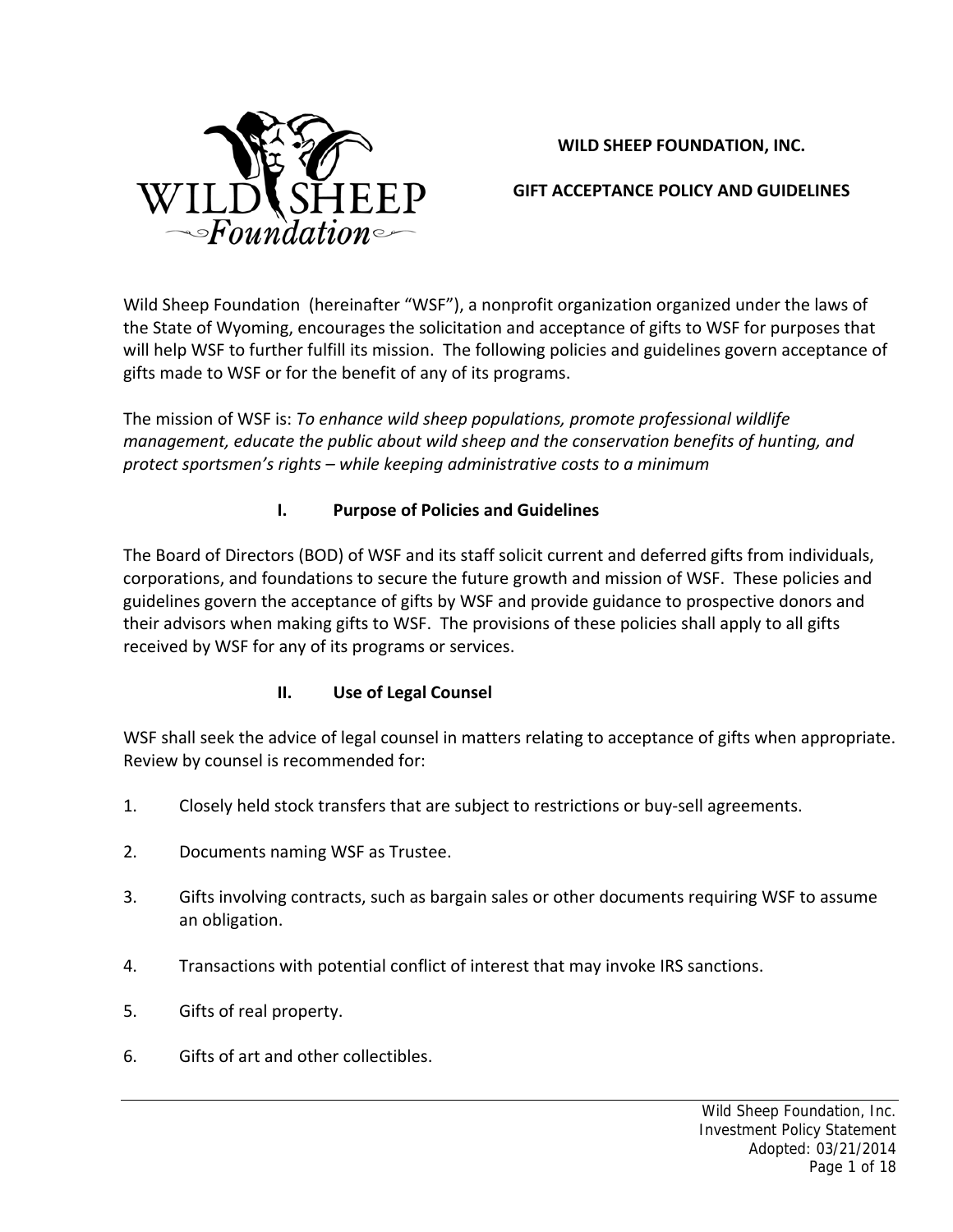7. Other instances in which use of counsel is deemed appropriate by the gift acceptance committee and/or senior management.

# **III. Conflict of Interest**

WSF will urge all prospective donors to seek the assistance of personal legal and financial advisors in matters relating to **their gifts and the resulting tax and estate planning consequences. WSF will comply with** *Model Standard of Practice for Charitable Gift Planners* promulgated by the National Committee on Planned Giving, shown as an appendix to this document (Attachment 1).

# **IV. Restrictions on Gifts**

WSF will accept unrestricted gifts, and gifts for specific programs and purposes, provided that such gifts are not inconsistent with its stated mission, purposes, and priorities. WSF will not accept gifts that are too restrictive in purpose. Gifts that are too restrictive are those that violate the terms of the corporate charter, gifts that are too difficult to administer, or gifts that are for purposes outside the mission of WSF. The WSF Gift Acceptance Committee shall make all final decisions on the restrictive nature of a gift, and its acceptance or refusal.

# **V. Gift Acceptance Review**

The following procedure will apply to the review of all gifts:

1) Gifts completed during the donor's lifetime and enumerated below, other than those made in any form with cash or marketable securities, shall be subject to review and approval by the BOD of WSF or by the Gift Acceptance Committee of the BOD upon the recommendation of senior management.

# 2) IT IS UNDERSTOOD THAT TIME MAY BE OF THE ESSENCE IN MANY OF THESE TRANSACTIONS REQUIRING REASONABLY PROMPT ACTION ON THE PART OF WSF.

The following criteria govern the forms of acceptable gifts:

- a. **Cash.** Cash is acceptable in any form including contributions by checks and credit cards. Checks should be made payable to WSF.
- b. **Tangible Personal Property.** All other gifts of tangible personal property shall be examined in light of the following criteria:
	- ◆ Does the property fulfill the mission of WSF?
	- $\bullet$  Is the property marketable?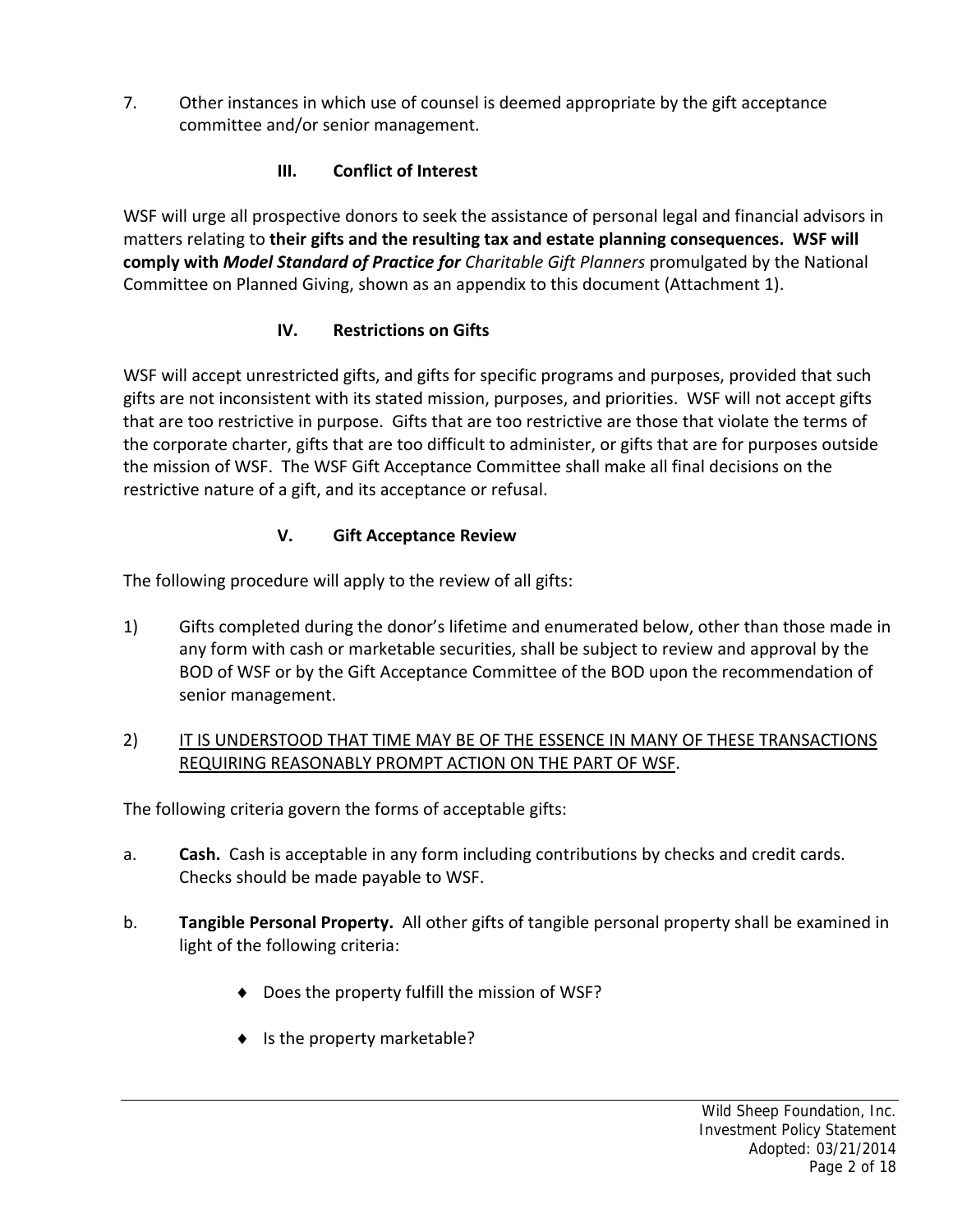- Are there any undue restrictions on the use, display, or sale of the property?
- Are there any carrying costs or contingent liabilities for/on the property?

The above state gift acceptance review process shall determine the acceptance of other tangible property gifts.

c. **Securities.** WSF can accept both publicly traded securities and closely held securities.

**Publicly Traded Securities.** Marketable securities may be transferred to an account maintained at one or more brokerage firms or delivered physically with the transferor's signature or stock power. All unrestricted marketable securities shall be sold upon receipt unless otherwise directed by the investment committee of WSF. In some cases marketable securities may be restricted by applicable securities laws; in such instance the final determination on the acceptance of the restricted securities shall be made in accordance with the gift acceptance review process.

**Closely Held Securities.** Closely held securities, which include not only debt and equity positions in non‐publicly traded companies but also interests in limited partnerships and limited liability companies, or other ownership forms, can be accepted subject to the approval procedures stated above. However, gifts must be reviewed prior to acceptance to determine:

- There are no restrictions on the security that would prevent WSF from ultimately converting those assets to cash;
- ◆ The security is marketable; and
- The security will not generate any undesirable tax or other consequences for WSF.

If potential problems arise on initial review of the security, further review and recommendation by an outside professional may be sought before making a final decision on acceptance of the gift. WSF's gift acceptance review process as well as its legal counsel shall govern the final determination on the acceptance of closely held securities when necessary. Every effort will be made to sell non-marketable securities as quickly as possible.

d. **Real Estate.** Gifts of real estate may include developed property, undeveloped property, or gifts subject to a prior life interest. Prior to acceptance of real estate, WSF shall require an environmental review of the property to ensure that the property has no environmental issues that may subject WSF to legal financial liability or financial obligation. Environmental inspection forms are attached as an appendix to this document. In the event that the initial inspection reveals a potential problem, WSF shall retain a qualified inspection firm to conduct an environmental audit. The cost of the environmental audit shall generally be an expense of the donor.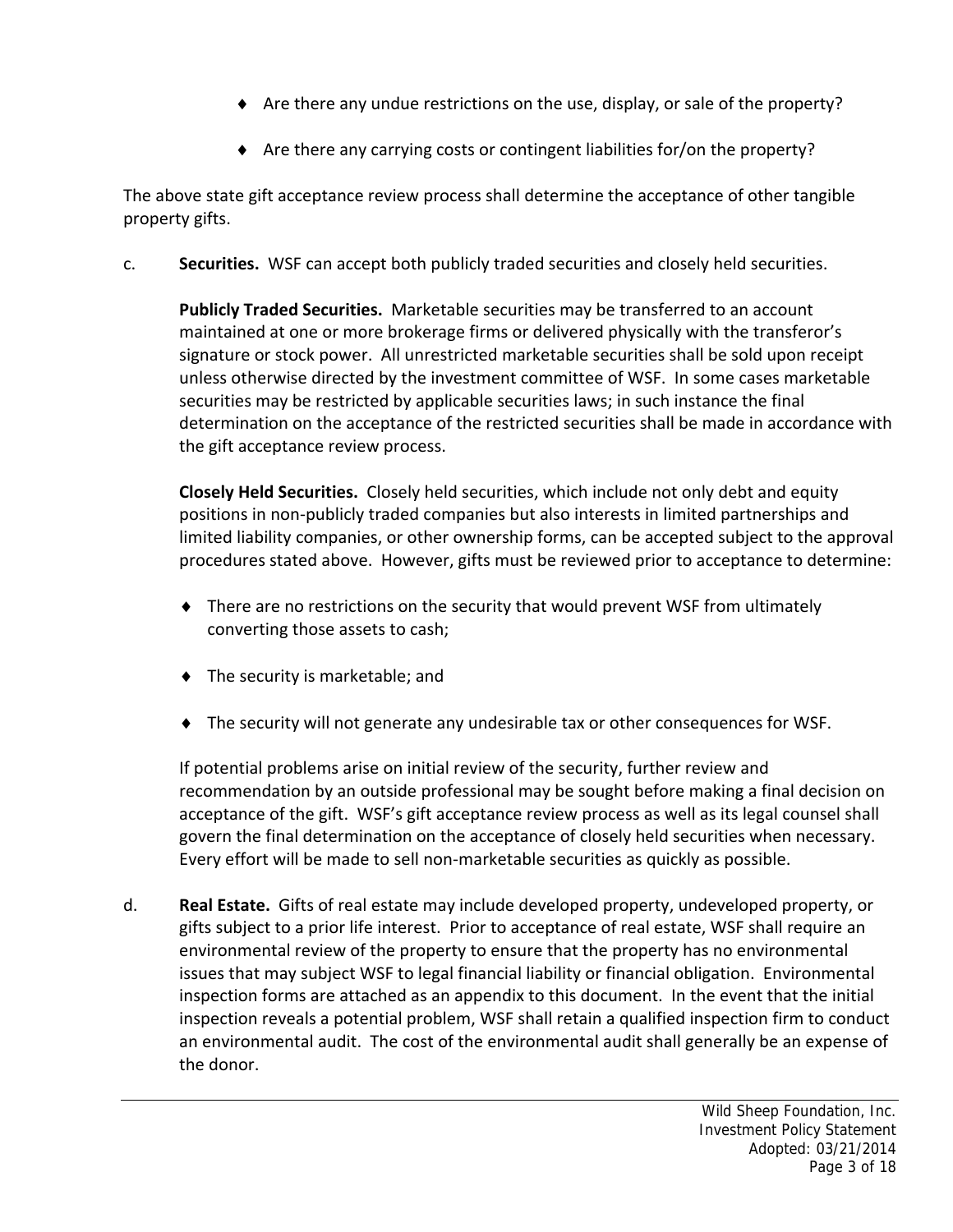When appropriate, a title binder shall be obtained by WSF prior to the acceptance of the real property gift. The cost of this title binder shall generally be an expense of the donor.

Prior to acceptance of the real property, the gift shall be approved in accordance with the gift acceptance procedures of WSF and by WSF's legal counsel. Criteria for acceptance of the property shall include:

- $\bullet$  Is the property useful for the purposes of WSF?
- $\bullet$  Is the property marketable?
- Are there any restrictions, reservations, easements, or other limitations associated with the property?
- Are there carrying costs that may include insurance, property taxes, mortgages, or notes, or other contingent liabilities etc., associated with the property?
- Does the environmental audit reflect that any environmental issues that may subject WSF to legal liability or financial obligation?
- e. **Remainder Interests in Property.** WSF will accept a remainder interest in a personal residence, farm or vacation property subject to the provisions of section V(d). The donor or other occupants may continue to occupy the real property for the duration of the stated life. At the death of the donor, WSF may use the property or reduce it to cash. Where WSF receives a gift of a remainder interest, expenses for maintenance, real estate taxes, and any property indebtedness are to be paid by the donor or primary beneficiary unless otherwise agreed to.
- f. **Oil, Gas, and Mineral Interests**. WSF may accept oil, gas and mineral property interests, when appropriate. Prior to acceptance of their interests, the gift shall be approved in accordance with the gift acceptance review process, and if necessary, by WSF's legal counsel. Criteria for acceptance of the property shall include:
	- ◆ Gifts of surface rights should have a value of \$20,000 or greater.
	- Gifts of oil, gas and mineral interests should generate at least \$3,000 per year in royalties or other income (as determined by the average of the three years prior to the gift).
	- The property should not have extended liabilities or other considerations that make receipt of the gift inappropriate.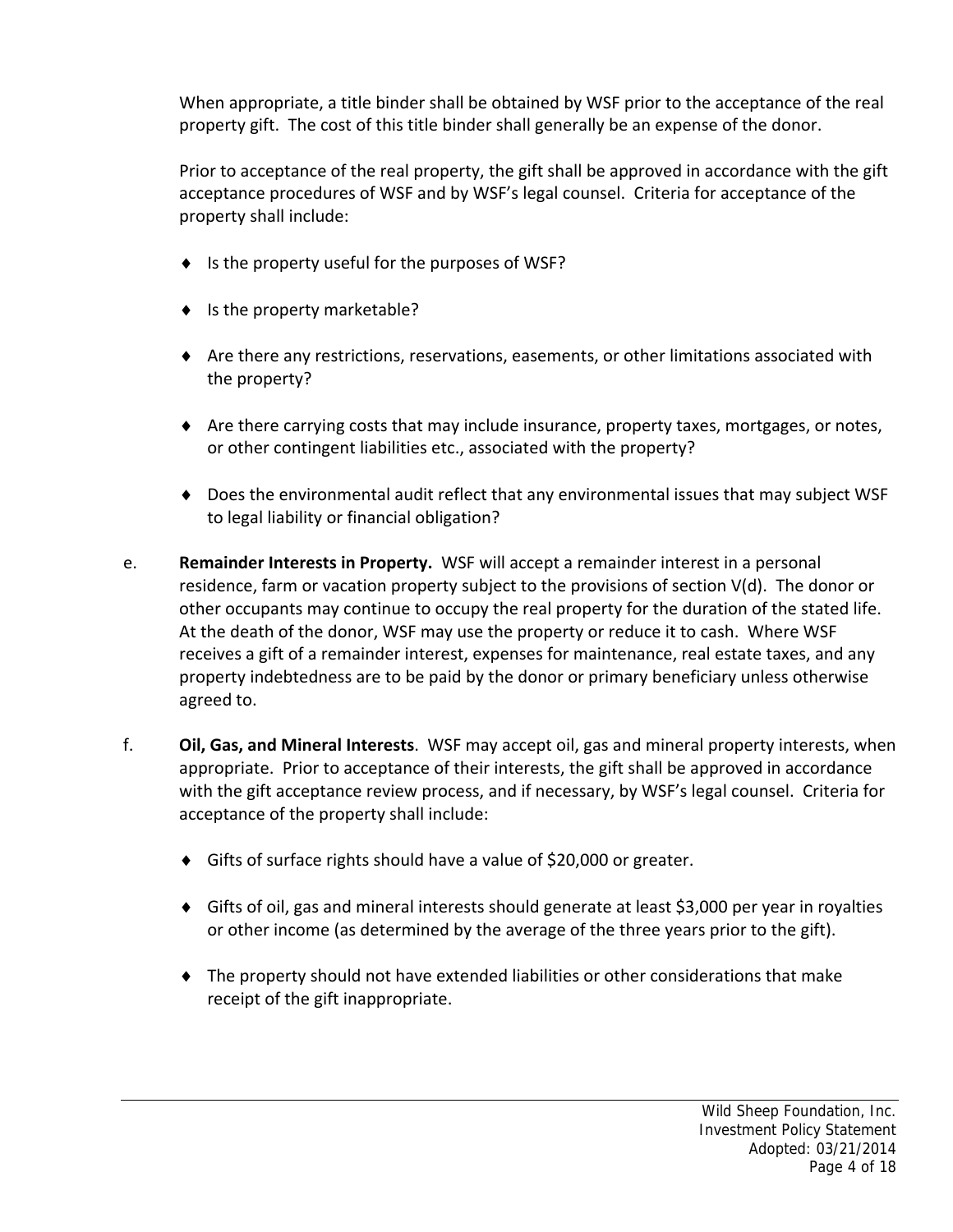- A working interest is rarely accepted. A working interest may only be accepted where there is a plan to minimize potential liability and tax consequences.
- The property should undergo an environmental review to ensure that WSF has no current or potential exposure to environmental liability.
- **g. Bargain Sales**. WSF will enter into a bargain sale arrangement in instances in which the bargain sale furthers the mission and purposes of WSF. All bargain sales must be reviewed and recommended in accordance with the gift acceptance process. Factors used in determining the appropriateness of the transaction include:
	- WSF must obtain an independent appraisal substantiating the value of the property.
	- $\bullet$  If WSF assumes debt with the property, the debt ratio must be less than 50% of the appraised market value.
	- WSF must determine that it will use the property, or that there is a market for sale of the property, allowing sale within 12 months of receipt.
	- WSF must calculate the costs to safeguard, insure, and expense the property (including property tax, if applicable) during the holding period.
- h. **Life Insurance**. WSF must be named as both beneficiary and irrevocable owner of an insurance policy before a life insurance policy can be recorded as a gift. The gift is valued at its interpolated terminal reserve value, or cash surrender value, upon receipt. WSF will only accept gifts of fully paid life insurance, unless the donor contributes future premium payments. If the donor does not elect to continue to make gifts to cover premium payments on the life insurance policy, WSF may:
	- ◆ Continue to pay the premium;
	- ◆ Convert the policy to paid up insurance; or
	- $\bullet$  Surrender the policy for its current cash value.
- i. **Charitable Gift Annuities**. As permitted under the laws of applicable states, WSF will offer charitable gift annuities. The minimum gift for funding will be determined on a case by case basis but shall never be less than \$10,000.00. The minimum age for life income beneficiaries of a current gift annuity shall be 55. Where a deferred gift annuity is offered, the minimum age for life income beneficiaries shall be 45. No more than two life income beneficiaries will be permitted for any gift annuity. WSF's BOD sets the rate structure for charitable gift annuities and exceptions are only permitted if approved by the BOD.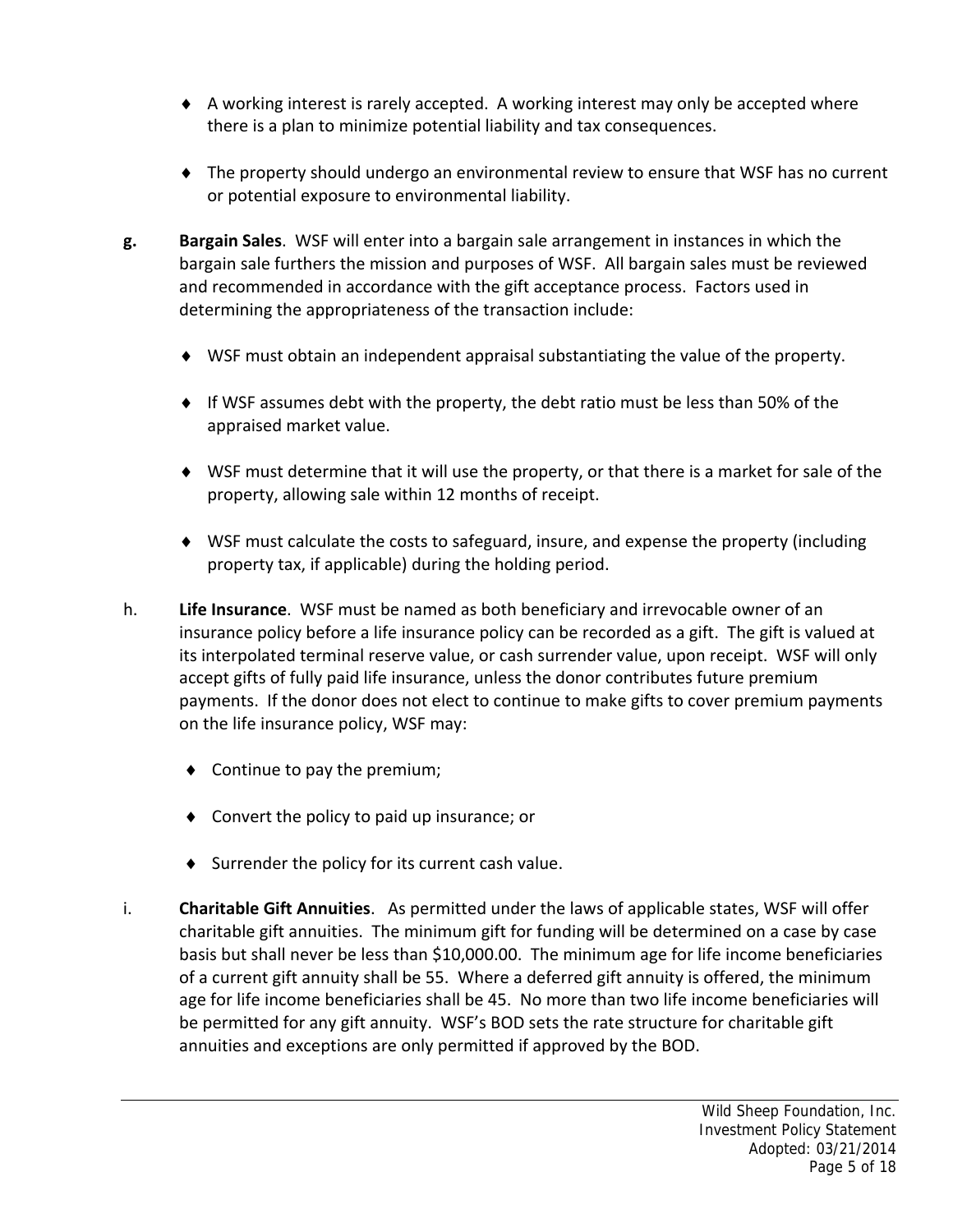Annuity payments may be made on a quarterly, semi‐annual, or annual schedule.

WSF will not accept real estate, tangible personal property, or any other illiquid asset in exchange for current charitable gift annuities. WSF may accept real estate, tangible personal property, or other illiquid assets in exchange for deferred gift annuities so long as there is at least a 5‐year period before the commencement of the annuity payment date, the value of the property is reasonably certain, and the Chair of WSF approves the arrangement; and provided that acceptance of such property is not prohibited under applicable state law.

Funds contributed in exchange for a gift annuity shall be set aside and invested during the term of the annuity payments as required under New York law, utilized for these purposes because it is stringent and is intended to protect annuitants. .Once those payments have terminated, the funds representing the remaining principal contributed in exchange for the gift annuity may be transferred to WSF's general endowment funds, or to such specific fund as designated by the donor and approved by WSF.

- j. **Charitable Remainder Trusts**. Where WSF receives prior notice of an intention to name it as remainder beneficiary of a charitable remainder trust, it may choose to accept or reject such designation, and advise the donor of such acceptance or rejection, subject to review under the gift acceptance process.
- k. **Charitable Lead Trusts**. Where WSF receives prior notice of an intention to name it as an income beneficiary of a charitable lead trust, it may choose to accept or reject such designation and advise the donor of such acceptance or rejection, subject to review under the gift acceptance process.
- l. **Retirement Plan Beneficiary Designation**. Donors and supporters of WSF will be encouraged to name WSF as a beneficiary of their retirement plans. While such designations, unless irrevocable under applicable federal and state laws, will not be recorded as assets of WSF for accounting purposes, they will be counted as gifts to WSF for the purposes of compiling fundraising results. At such time when the beneficiary designation is converted to an irrevocable current or future gift, the present value of that gift will be recorded year by year as an asset of WSF for accounting purposes and counted as an irrevocable gift made to WSF for the purposes of compiling fundraising results.
- m. **Bequests.** Donors and supporters of WSF will be encouraged to make bequests to WSF in their wills and trusts. While bequests, unless irrevocable under applicable state law, will not be recorded as assets of WSF for accounting purposes, they will be counted as gifts to WSF for the purposes of compiling fundraising results At such time when the bequest is converted to an irrevocable current or future gift, the present value of that gift will be recorded year by year as an asset of WSF for accounting purposes and counted as an irrevocable gift made to WSF for the purposes of compiling fundraising results.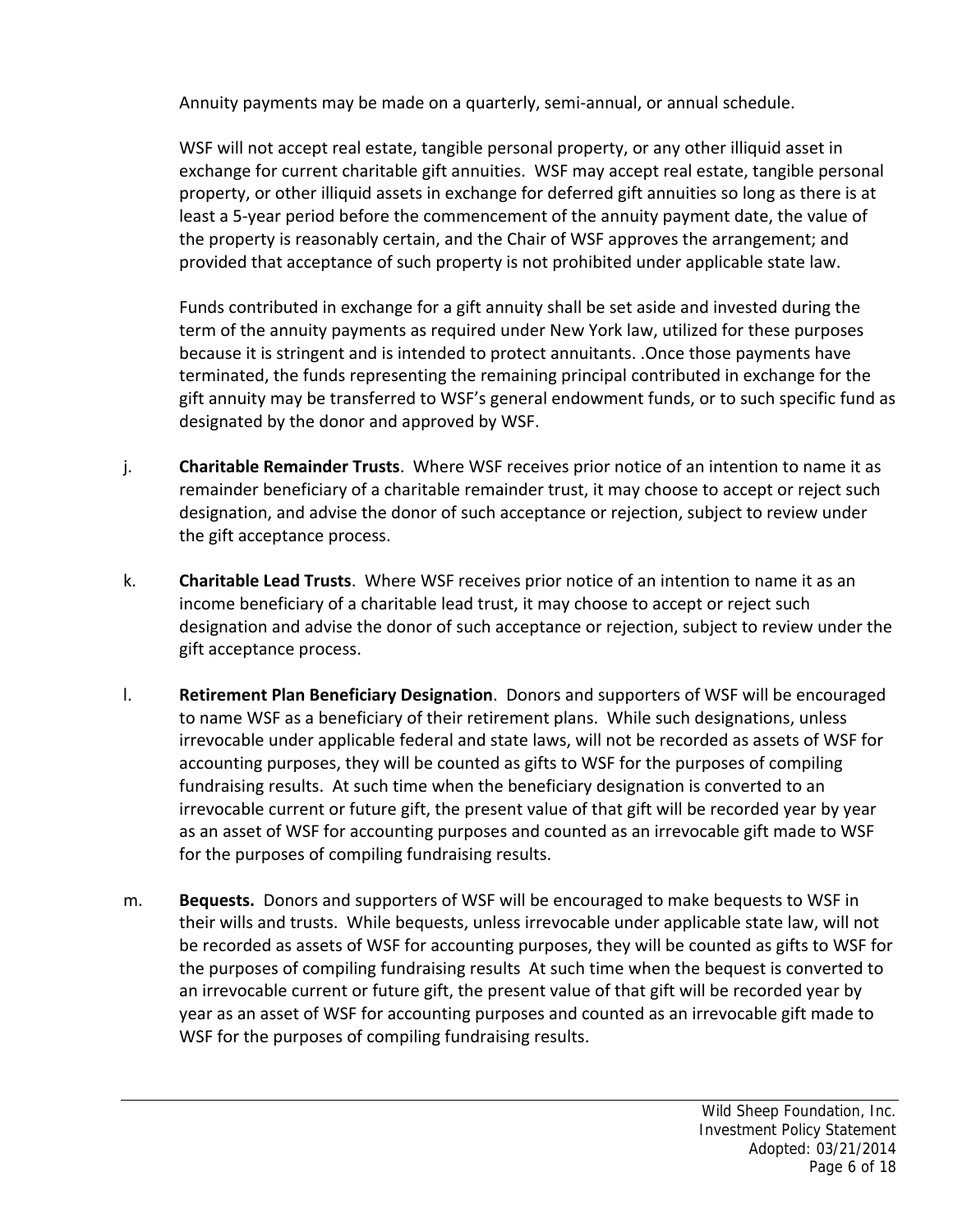n. **Life Insurance Beneficiary Designation.** Donors and supporters of WSF will be encouraged to name WSF as beneficiary or contingent beneficiary of their life insurance policies. While such beneficiary designations, unless irrevocable under applicable federal and state laws, will not be recorded as assets of WSF for accounting purposes, they will be counted as gifts to WSF for the purposes of compiling fundraising results. At such time when the beneficiary designation is converted to an irrevocable current or future gift, the present value of that gift will be recorded year by year as an asset of WSF for accounting purposes and counted as an irrevocable gift made to WSF for the purposes of compiling fundraising results.

# **VI. Restricted and Unacceptable Gifts**

Acceptance of a gift imposes a legal obligation to comply with the terms established by the donor. Therefore, the nature and extent of this obligation must be clearly understood.

Accordingly, the terms of each restricted gift will be reviewed carefully to ensure that it does not hamper the usefulness and desirability of the gift to WSF.

If a gift is deemed unacceptable because of restrictions the donor has placed on its use, the donor shall be counseled to remove or modify the restrictions. Gifts shall be refused or returned when the purpose: (1) is inappropriate or not conducive to the best interest of WSF, (2) would obligate WSF to undertake responsibilities, financial or otherwise, that it may not be capable of meeting during the period required by the terms of the gift, (3) is in conflict with the articles of incorporation.

By way of example, the WSF will not accept gifts that:

- A. Contain a condition that the proceeds will be spent by the organization for the personal benefit of a named individual or individuals;
- B. Require the organization and its administration to employ a specified person now or at a future date;
- C. Inhibit the organization from seeking gifts from other donors;
- D. Expose the organization to adverse publicity, litigation, or other liabilities or involve the organization in unexpected responsibilities because of their source, conditions, or purpose.
- E. Involve unlawful discrimination based upon race, religion, gender, sexual orientation, age, national origin, color, disability, or any other basis prohibited by federal, state, or local law.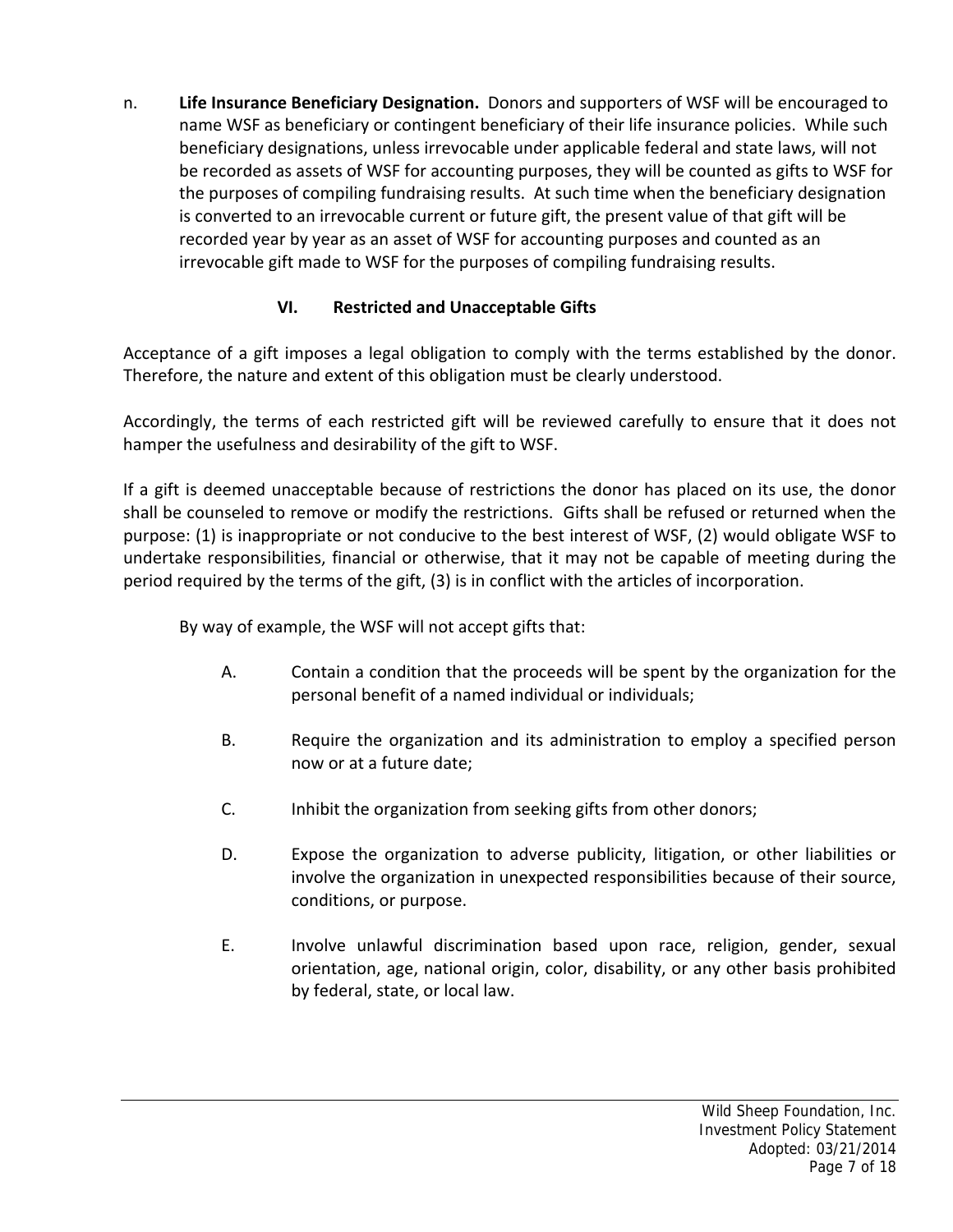## **VII. Ethics**

The BOD shall assure itself that all philanthropic promotions and solicitation are ethical by adopting policies that prohibit WSF personnel and board members from benefiting personally by way of commissions or other devices related to gifts received. The Director's Code of Conduct adopted by the BOD shall govern the administration of these Gift Acceptance Policies.

## **VIII. Miscellaneous Provisions**

# **Securing appraisals and legal fees for gifts to WSF.**

It will be the responsibility of the donor to secure an appraisal (where required) and independent legal counsel for all gifts made to WSF.

## **Valuation of gifts for development purposes**.

WSF will record a gift received by WSF at its valuation for gift purposes on the date of the gift.

## **Responsibility for IRS Filings upon sale of gift items**.

WSF is responsible for filing IRS Form 8282 upon the sale or disposition of any asset sold within two years of receipt by WSF when the charitable deduction value of the item is more than \$5,000. WSF must file this form within 125 days of the date of sale or disposition of the asset. Form 8282 with Filing Instructions is attached as an appendix to these policies.

Acknowledgement of all gifts made to WSF and compliance with the current IRS requirements in acknowledgement of such gifts shall be the responsibility of WSF.

# **IX. Changes to Gift Acceptance Policies**

These policies and guidelines have been reviewed and accepted by the BOD of WSF.

Approved on the sixth day of September, 2012; revised the sixth day of November 2013.

### **X. Attachments**

- 1. Model Standards of Practice for the Charitable Gift Planner
- 2. Environmental Review Forms
- 3. IRS Form 8282 and Instructions
- 4. IRS Form 8283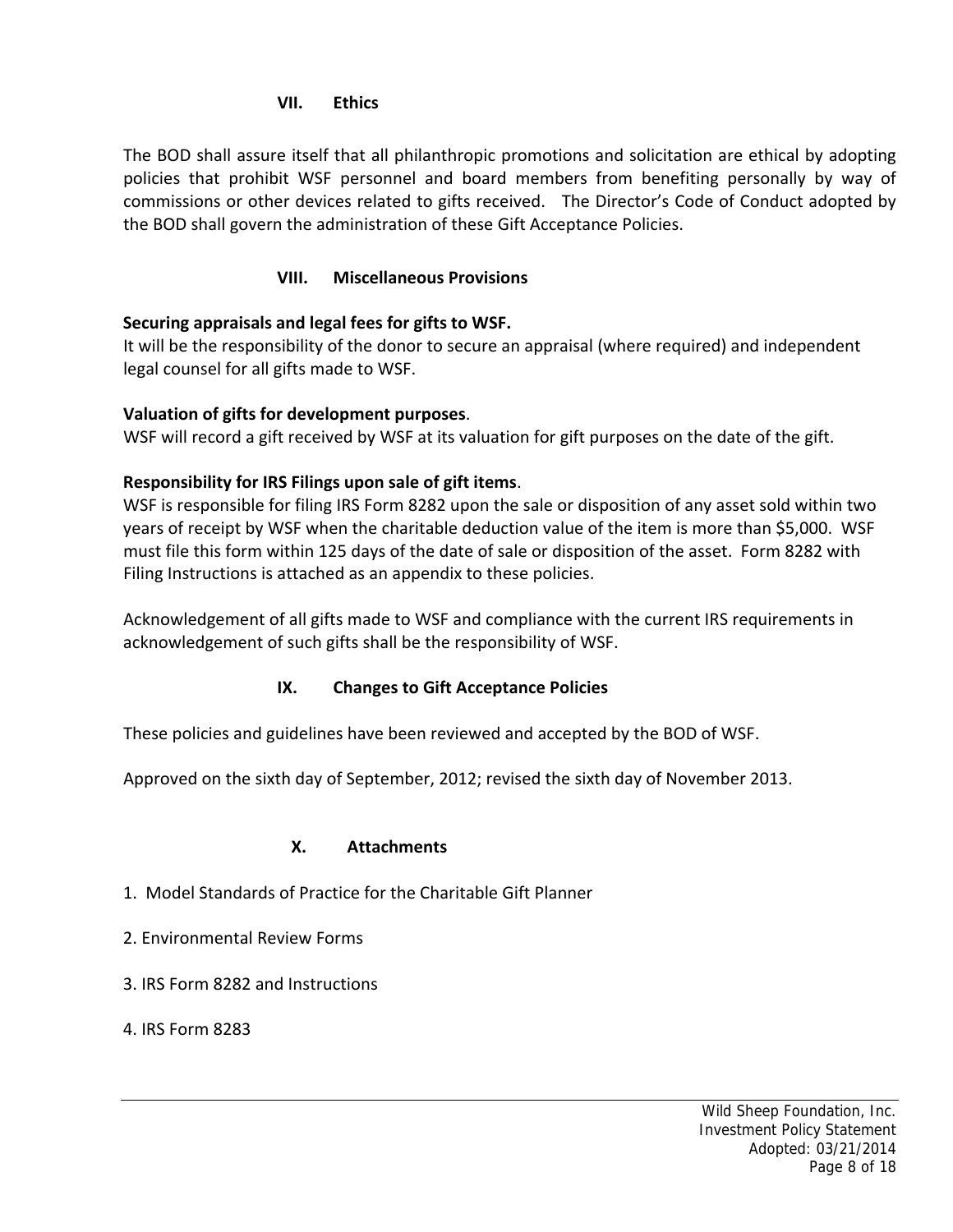## **Model Standards of Practice for Charitable Gift Planners - Attachment 1**

*Adopted and subscribed to by the National Committee on Planned Giving and the American Council on Gift Annuities, May 7, 1991. Revised April 1999.*

#### **PREAMBLE**

The purpose of this statement is to encourage responsible gift planning by urging the adoption of the following Standards of Practice by all individuals who work in the charitable gift planning process, gift planning officers, fund raising consultants, attorneys, accountants, financial planners, life insurance agents and other financial services professionals (collectively referred to hereafter as "Gift Planners"), and by the institutions that these persons represent.

This statement recognizes that the solicitation, planning and administration of a charitable gift is a complex process involving philanthropic, personal, financial, and tax considerations, and as such often involves professionals from various disciplines whose goals should include working together to structure a gift that achieves a fair and proper balance between the interests of the donor and the purposes of the charitable institution.

#### **I. PRIMACY OF PHILANTHROPIC MOTIVATION**

The principal basis for making a charitable gift should be a desire on the part of the donor to support the work of charitable institutions.

#### **II. EXPLANATION OF TAX IMPLICATIONS**

Congress has provided tax incentives for charitable giving, and the emphasis in this statement on philanthropic motivation in no way minimizes the necessity and appropriateness of a full and accurate explanation by the Gift Planner of those incentives and their implications.

#### **III. FULL DISCLOSURE**

It is essential to the gift planning process that the role and relationships of all parties involved, including how and by whom each is compensated, be fully disclosed to the donor. A Gift Planner shall not act or purport to act as a representative of any charity without the express knowledge and approval of the charity, and shall not, while employed by the charity, act or purport to act as a representative of the donor, without the express consent of both the charity and the donor.

#### **IV. COMPENSATION**

Compensation paid to Gift Planners shall be reasonable and proportionate to the services provided. Payment of finders fees, commissions or other fees by a donee organization to an independent Gift Planner as a condition for the delivery of a gift are never appropriate. Such payments lead to abusive practices and may violate certain state and federal regulations. Likewise, commission-based compensation for Gift Planners who are employed by a charitable institution is never appropriate.

### **V. COMPETENCE AND PROFESSIONALISM**

The Gift Planner should strive to achieve and maintain a high degree of competence in his or her chosen area, and shall advise donors only in areas in which he or she is professionally qualified. It is a hallmark of professionalism for Gift Planners that they realize when they have reached the limits of their knowledge and expertise, and as a result, should include other professionals in the process. Such relationships should be characterized by courtesy, tact and mutual respect.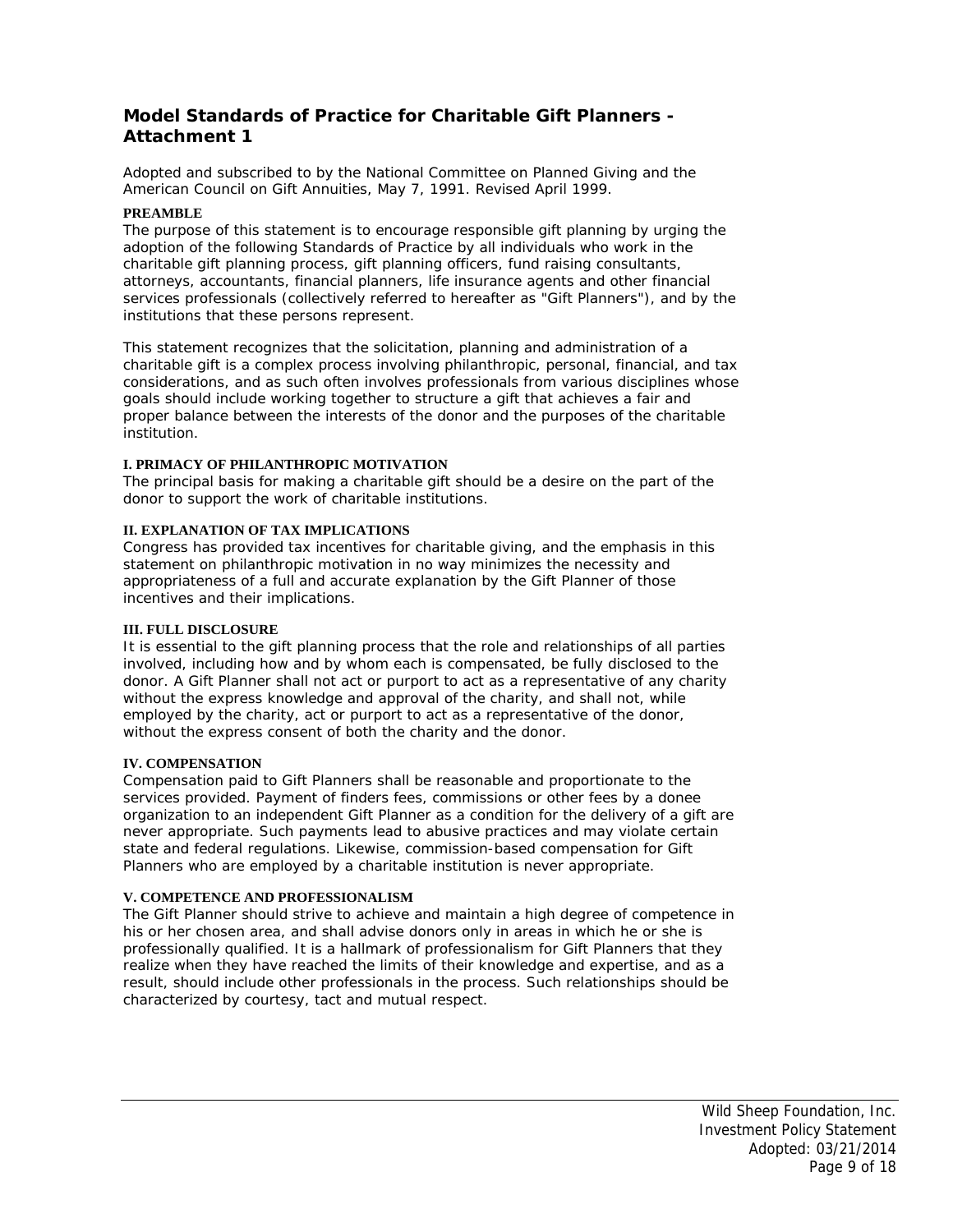#### **VI. CONSULTATION WITH INDEPENDENT ADVISORS**

A Gift Planner acting on behalf of a charity shall in all cases strongly encourage the donor to discuss the proposed gift with competent independent legal and tax advisers of the donor's choice.

#### **VII. CONSULTATION WITH CHARITIES**

Although Gift Planners frequently and properly counsel donors concerning specific charitable gifts without the prior knowledge or approval of the donee organization, the Gift Planners, in order to insure that the gift will accomplish the donor's objectives, should encourage the donor, early in the gift planning process, to discuss the proposed gift with the charity to whom the gift is to be made. In cases where the donor desires anonymity, the Gift Planners shall endeavor, on behalf of the undisclosed donor, to obtain the charity's input in the gift planning process.

#### **VIII. DESCRIPTION AND REPRESENTATION OF GIFT**

The Gift Planner shall make every effort to assure that the donor receives a full description and an accurate representation of all aspects of any proposed charitable gift plan. The consequences for the charity, the donor and, where applicable, the donor's family, should be apparent, and the assumptions underlying any financial illustrations should be realistic.

#### **IX. FULL COMPLIANCE**

A Gift Planner shall fully comply with and shall encourage other parties in the gift planning process to fully comply with both the letter and spirit of all applicable federal and state laws and regulations.

#### **X. PUBLIC TRUST**

Gift Planners shall, in all dealings with donors, institutions and other professionals, act with fairness, honesty, integrity and openness. Except for compensation received for services, the terms of which have been disclosed to the donor, they shall have no vested interest that could result in personal gain.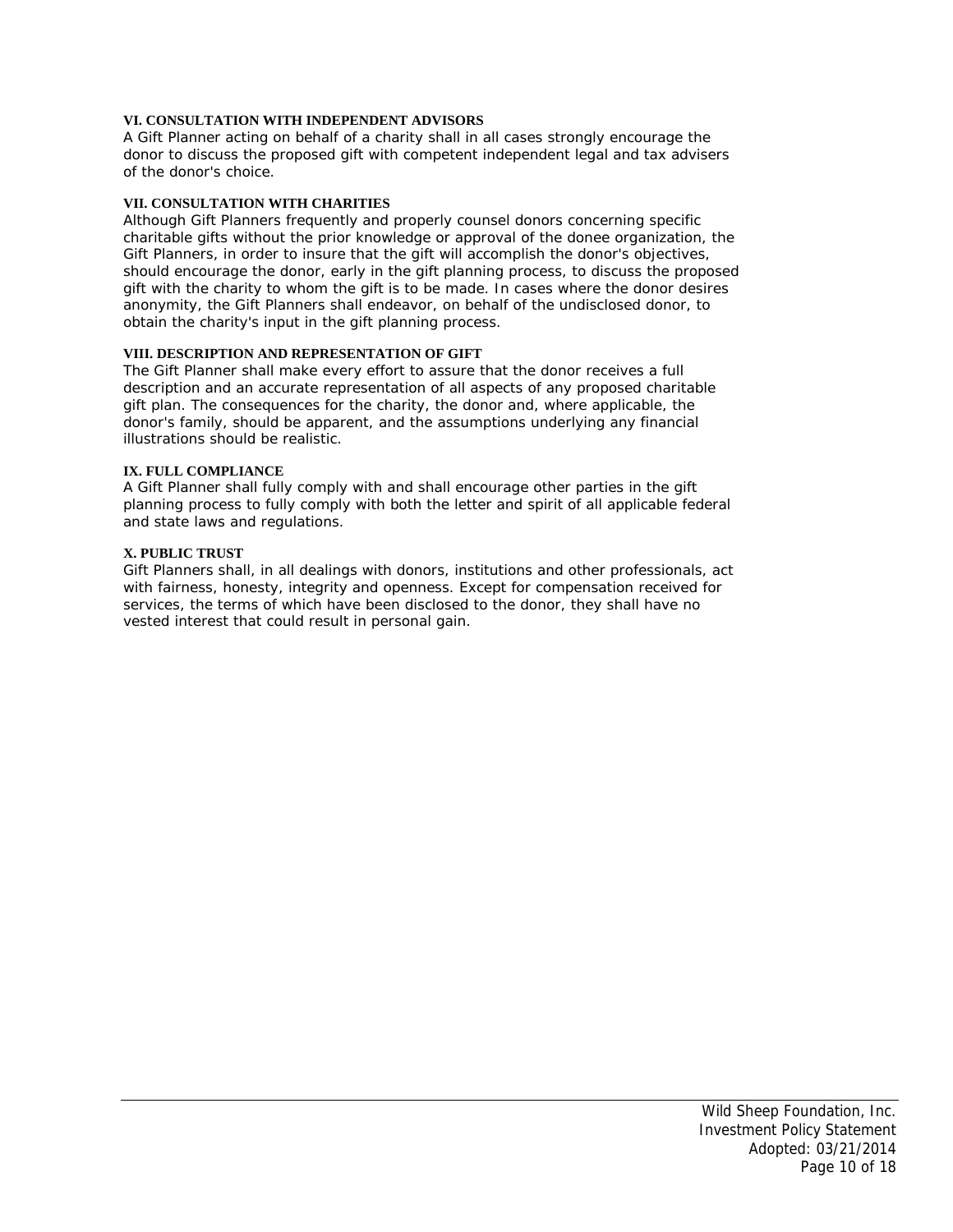### **ATTACHMENT 2**

### **Environmental Interview**

This interview is designed for use with current and/or prior owners or managers of the property.

|                                          | Person Interviewed ________________________<br>Relation to Property___________________                                                                                                                                         |
|------------------------------------------|--------------------------------------------------------------------------------------------------------------------------------------------------------------------------------------------------------------------------------|
| <b>Property Description</b>              |                                                                                                                                                                                                                                |
|                                          |                                                                                                                                                                                                                                |
| Type of Property:                        |                                                                                                                                                                                                                                |
|                                          | Commercial _____________Manufacturing _______________________                                                                                                                                                                  |
|                                          | Age of Buildings _______ Undeveloped Land __________________                                                                                                                                                                   |
|                                          |                                                                                                                                                                                                                                |
|                                          |                                                                                                                                                                                                                                |
|                                          | 1) Are you aware of any environmentally sensitive situations on the property?                                                                                                                                                  |
| $No$ $Yes$ $\_$                          |                                                                                                                                                                                                                                |
|                                          | Describe: Note: Note: Note: Note: Note: Note: Note: Note: Note: Note: Note: Note: Note: Note: Note: Note: Note: Note: Note: Note: Note: Note: Note: Note: Note: Note: Note: Note: Note: Note: Note: Note: Note: Note: Note: No |
|                                          |                                                                                                                                                                                                                                |
|                                          | 2) For uses identified in question 1, has an environmental license or permit ever been issued?                                                                                                                                 |
| No _________ Yes _____                   |                                                                                                                                                                                                                                |
|                                          | 2) Are there any oil, fuel, or chemical storage tanks on the property located above or below ground?                                                                                                                           |
| $No$ $Yes$ $\_\_$                        |                                                                                                                                                                                                                                |
|                                          | 4) Has an environmental assessment been previously conducted?                                                                                                                                                                  |
|                                          | No ________ Yes _____ If yes, provide a copy of the report.                                                                                                                                                                    |
|                                          | 5) If available, attach maps or surveys that describe the property to this questionnaire.                                                                                                                                      |
|                                          | attached _______ none available ______                                                                                                                                                                                         |
|                                          |                                                                                                                                                                                                                                |
| may be able to furnish this information. | If you are unable to furnish the information requested above, please advise us if there is a reliable source that<br><b>Property Inspection Checklist For Current Environmental Conditions</b>                                 |
|                                          |                                                                                                                                                                                                                                |
|                                          | Date of Inspection ________________                                                                                                                                                                                            |
|                                          | Owner of Property _____________________<br>Estimated Size _____________________                                                                                                                                                |
|                                          | Location of Property ___________________<br>Current Use _______________________                                                                                                                                                |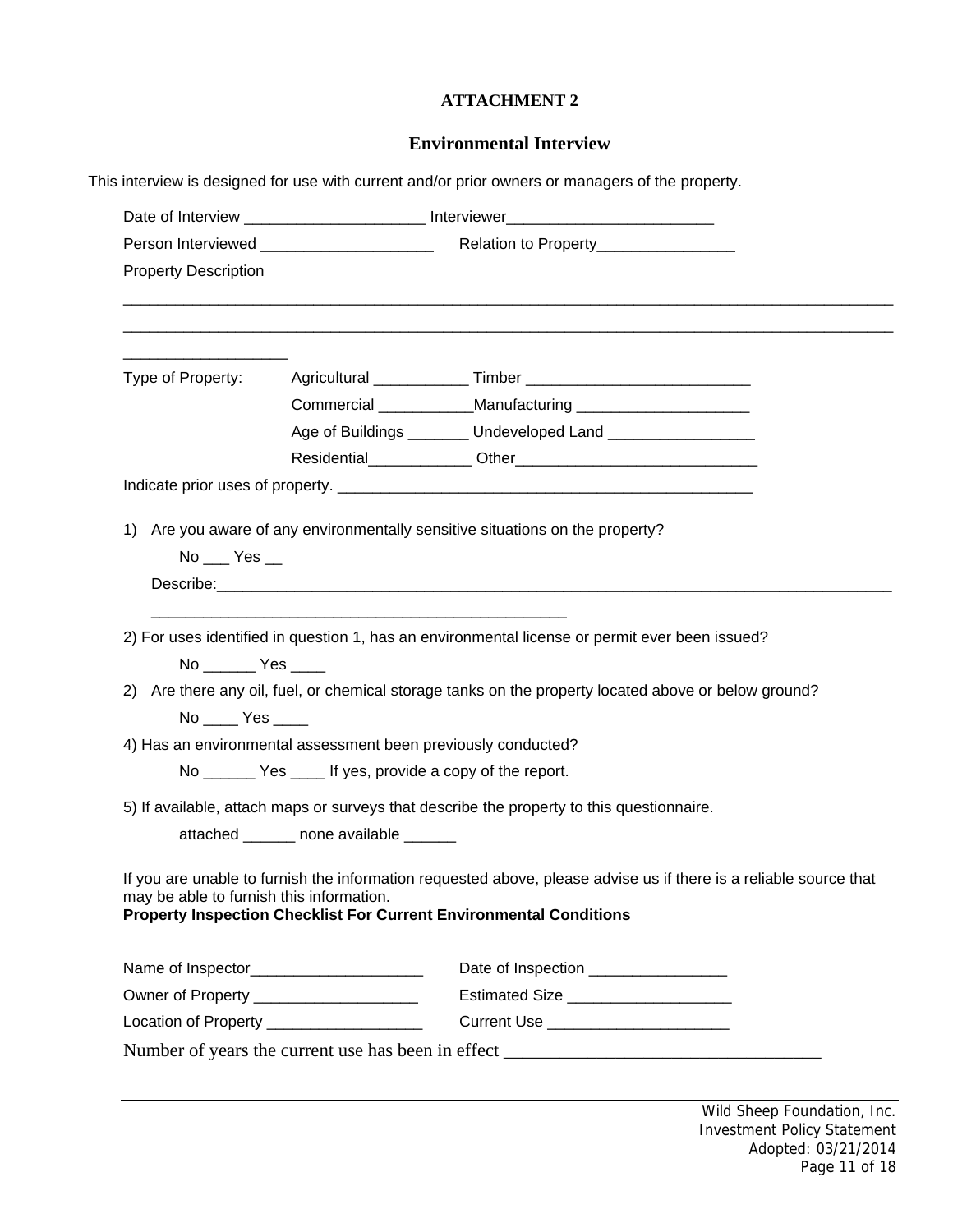Brief history of property use (list past use, former tenants, and source of information)

\_\_\_\_\_\_\_\_\_\_\_\_\_\_\_\_\_\_\_\_\_\_\_\_\_\_\_\_\_\_\_\_\_\_\_\_\_\_\_\_\_\_\_\_\_\_\_\_\_\_\_\_\_\_\_\_

### **Environmental Site Inspection Checklist**

\_\_\_\_\_\_\_\_\_\_\_\_\_\_\_\_\_\_\_\_\_\_\_\_\_\_\_\_\_\_\_\_\_\_\_\_\_\_\_\_\_\_\_\_\_\_\_\_\_\_\_\_\_\_\_\_\_\_\_\_\_\_\_\_\_\_\_\_\_\_\_\_\_\_\_\_\_\_\_\_\_\_ \_\_\_\_\_\_\_\_\_\_\_\_\_\_\_\_\_\_\_\_\_\_\_\_\_\_\_\_\_\_\_\_\_\_\_\_\_\_\_\_\_\_\_\_\_\_\_\_\_\_\_\_\_\_\_\_\_\_\_\_\_\_\_\_\_\_\_\_\_\_\_\_\_\_\_\_\_\_\_\_\_\_ \_\_\_\_\_\_\_\_\_\_\_\_\_\_\_\_\_\_\_\_\_\_\_\_\_\_\_\_\_\_\_\_\_\_\_\_\_\_\_\_\_\_\_\_\_\_\_\_\_\_\_\_\_\_\_\_\_\_\_\_\_\_\_\_\_\_\_\_\_\_\_\_\_\_\_\_\_\_\_\_\_\_

| 1) | An on-site inspection revealed the following:                 | Yes | <b>No</b> |
|----|---------------------------------------------------------------|-----|-----------|
|    | a) Stressed, denuded vegetation, or unusual barren areas      |     |           |
|    | b) Discoloration, oil sheens, or foul/unusual odors in water  |     |           |
|    | c) Dump site                                                  |     |           |
|    | d) Tire/battery/chemical storage or disposal                  |     |           |
|    | e) Storage drums                                              |     |           |
|    | f) Above or below ground storage tanks, vent, or filler pipes |     |           |
|    | g) Evidence of petroleum or oil products                      |     |           |
|    | h) Evidence of PCBs (electrical transformers, capacitors)     |     |           |
|    | i) Subject or adjoining property used for industrial purposes |     |           |
|    | j) Existing structures: If yes, indicate if there is:         |     |           |
|    | Evidence of chemical spills or leaks                          |     |           |
|    | Evidence of asbestos                                          |     |           |
|    | Any source of air emission                                    |     |           |
|    | Does property appear on National/State Hazardous Site list?   |     |           |
|    | If "yes" to any of the above, describe:                       |     |           |
|    |                                                               |     |           |

2) Based on the evaluation of known, discovered, or observed environmental factors, there is no evidence of environmental contamination on this or neighboring properties, and no further action is recommended.

 $\Box$  $\Box$ 

3) Based on the evaluation of known, discovered or observed environmental factors, there is evidence of possible environmental contamination on this or neighboring properties and further investigation is recommended. *(Complete "Evaluation of Known Environmental Factors Form" if this block is checked.)* 

| Person Completing Form         | Title | Date |
|--------------------------------|-------|------|
| Acceptance of Form Approved By | Title | Date |

\_\_\_\_\_\_\_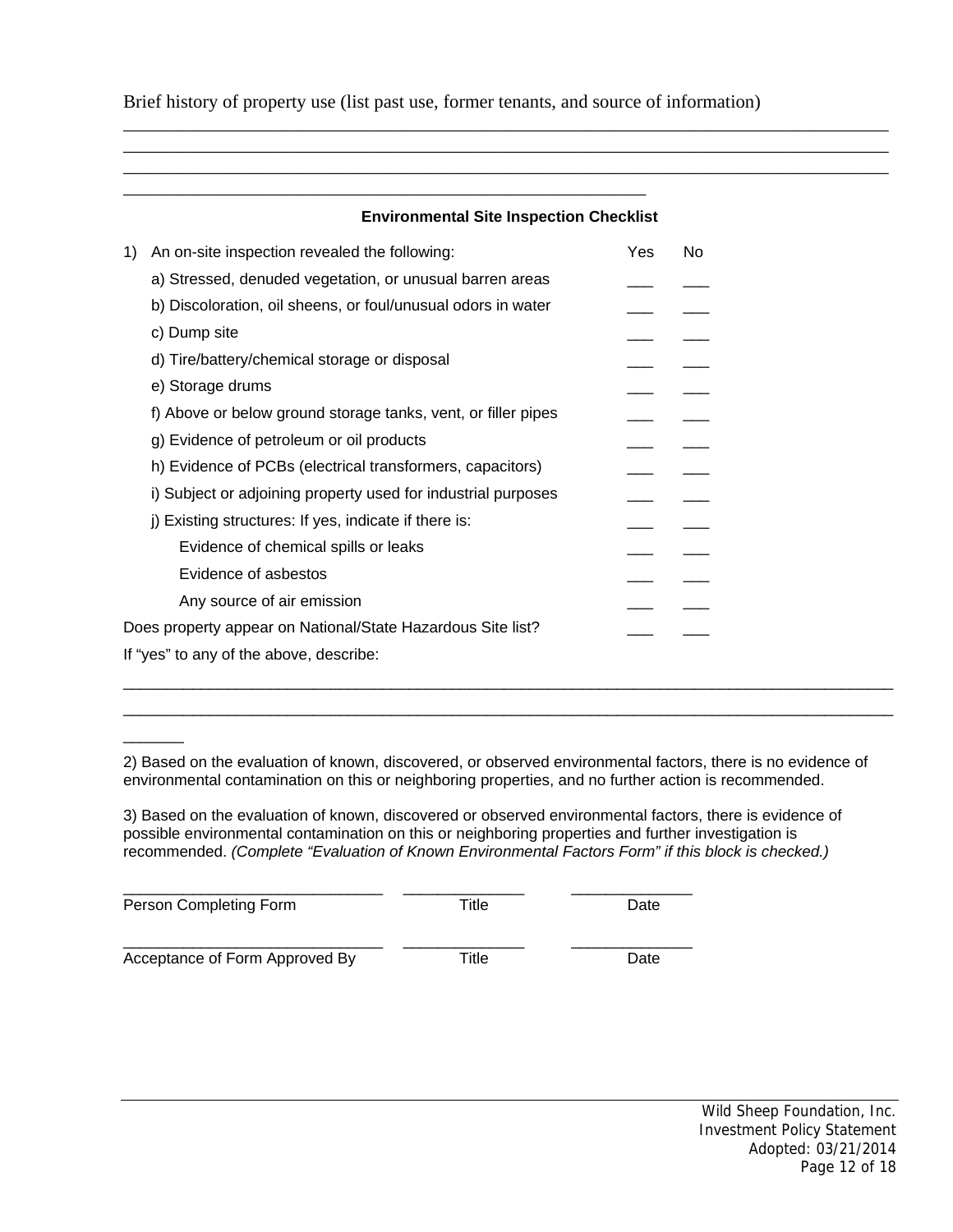### **Evaluation of Known Environmental Factors**

Check the appropriate response to each statement based on all sources of information, including the Environmental Site Inspection Checklist.

|                                                                                                                                                                                                                                                                   |       |      | Yes | No |
|-------------------------------------------------------------------------------------------------------------------------------------------------------------------------------------------------------------------------------------------------------------------|-------|------|-----|----|
| This property (or adjacent property) appears on federal, state, or other<br>environmental agency list of sites identified for environmental investigation<br>or cleanup.                                                                                          |       |      |     |    |
| This property is developed and used for an industrial or<br>manufacturing purpose.                                                                                                                                                                                |       |      |     |    |
| This property is undeveloped land used for landfill or waste dump purposes.                                                                                                                                                                                       |       |      |     |    |
| The prior, current, or proposed use of this property involves the generation,<br>storage, treatment, or disposal of any potentially hazardous materials,<br>oil/petroleum products, or other substances regulated by environmental<br>laws and agencies. Specify: |       |      |     |    |
| Activities on adjacent properties may have contributed to the environmental<br>contamination of the subject property.                                                                                                                                             |       |      |     |    |
| This property is near a flood plain, wetland, or ecologically sensitive area.                                                                                                                                                                                     |       |      |     |    |
| The Environmental Site Inspection revealed evidence of possible<br>environmental contamination.                                                                                                                                                                   |       |      |     |    |
| The donor has revealed potential sources or causes of environmental<br>contamination.                                                                                                                                                                             |       |      |     |    |
| This property is used for agricultural purposes.                                                                                                                                                                                                                  |       |      |     |    |
| Based on the evaluation of known environmental factors, there is no evidence<br>of possible environmental contamination on this or neighboring properties<br>and no further action is recommended.                                                                |       |      |     |    |
| Based on the evaluation of known environmental factors, there is evidence<br>of possible environmental contamination on this or neighboring properties<br>and further investigation is recommended.                                                               |       |      |     |    |
|                                                                                                                                                                                                                                                                   |       |      |     |    |
|                                                                                                                                                                                                                                                                   |       |      |     |    |
|                                                                                                                                                                                                                                                                   |       |      |     |    |
| Person Completing Form                                                                                                                                                                                                                                            | Title | Date |     |    |
|                                                                                                                                                                                                                                                                   |       |      |     |    |

Acceptance of Form Approved By Title Title Date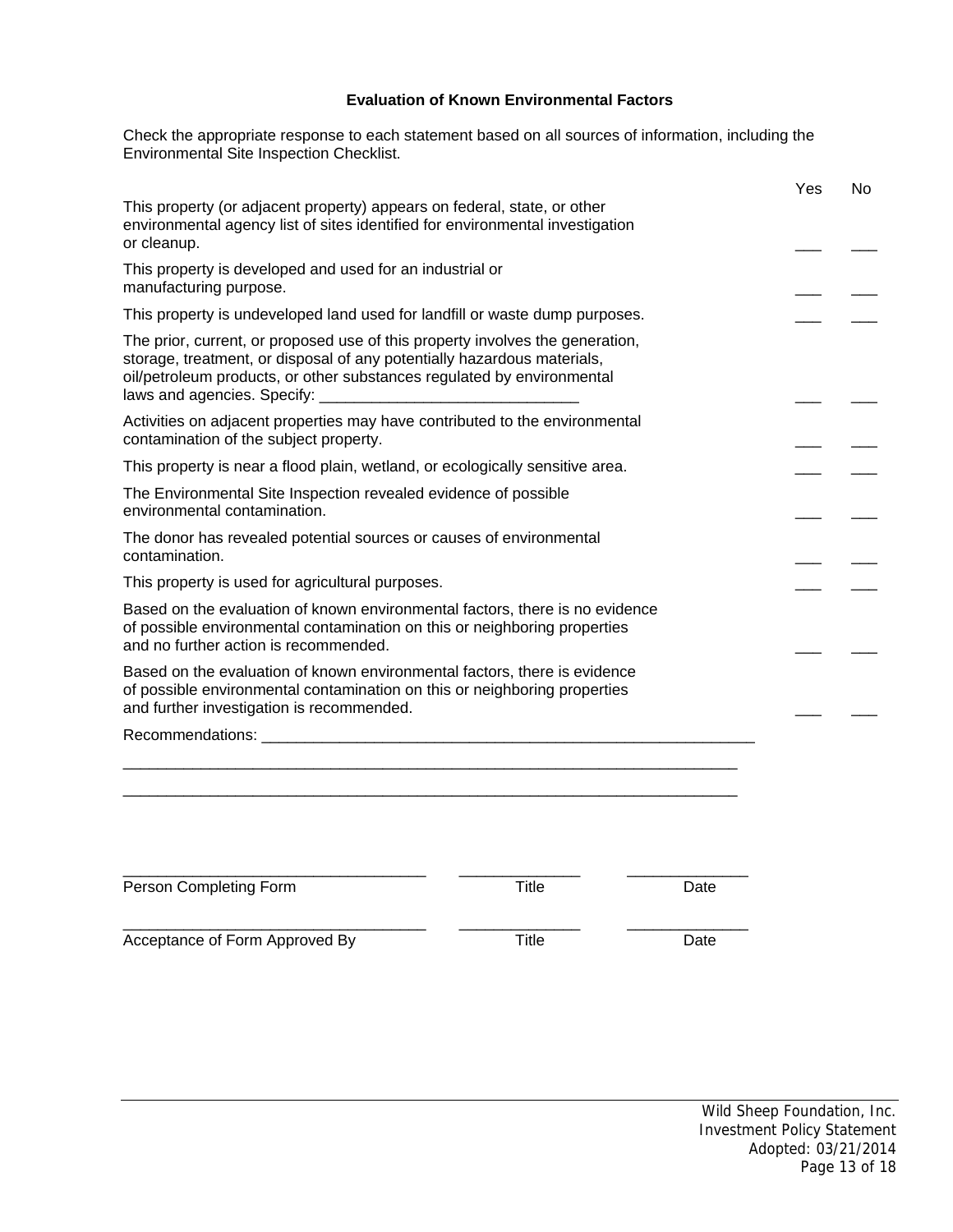# **Noncash Charitable Contributions**

Attach to your tax return if you claimed a total deduction<br>of over \$500 for all contributed property.  $\blacktriangleright$  See separate instructions.

OMB No. 1545-0908

Attachment Sequence No. 55 Identifying number

Internal Revenue Service

Form 8283

(Rev. October 1998)

Department of the Treasury

Name(s) shown on your income tax return

Note: Figure the amount of your contribution deduction before completing this form. See your tax return instructions. Section A-List in this section only items (or groups of similar items) for which you claimed a deduction of \$5,000 or less. Also, list certain publicly traded securities even if the deduction is over \$5,000 (see instructio

| Part I  |                                                                                                                                  |                                                                                                         |                              |                                       |  |                       | $\epsilon$ is the contract publicly traded securities even in the deduction is over $\epsilon$ ,000 (see instructions).                                                                                                               |           |
|---------|----------------------------------------------------------------------------------------------------------------------------------|---------------------------------------------------------------------------------------------------------|------------------------------|---------------------------------------|--|-----------------------|---------------------------------------------------------------------------------------------------------------------------------------------------------------------------------------------------------------------------------------|-----------|
| 1       | Information on Donated Property-If you need more space, attach a statement.<br>(a) Name and address of the<br>donee organization |                                                                                                         |                              |                                       |  |                       | (b) Description of donated property                                                                                                                                                                                                   |           |
| А       |                                                                                                                                  |                                                                                                         |                              |                                       |  |                       |                                                                                                                                                                                                                                       |           |
| в       |                                                                                                                                  |                                                                                                         |                              |                                       |  |                       |                                                                                                                                                                                                                                       |           |
| с       |                                                                                                                                  |                                                                                                         |                              |                                       |  |                       |                                                                                                                                                                                                                                       |           |
| D       |                                                                                                                                  |                                                                                                         |                              |                                       |  |                       |                                                                                                                                                                                                                                       |           |
| Е       |                                                                                                                                  |                                                                                                         |                              |                                       |  |                       |                                                                                                                                                                                                                                       |           |
|         |                                                                                                                                  |                                                                                                         |                              |                                       |  |                       | Note: If the amount you claimed as a deduction for an item is \$500 or less, you do not have to complete columns (d), (e), and (f).                                                                                                   |           |
|         | (c) Date of the<br>contribution                                                                                                  | (d) Date acquired<br>by donor (mo., yr.)                                                                | (e) How acquired<br>by donor | (f) Donor's cost<br>or adjusted basis |  | (g) Fair market value | (h) Method used to determine the fair<br>market value                                                                                                                                                                                 |           |
| Α       |                                                                                                                                  |                                                                                                         |                              |                                       |  |                       |                                                                                                                                                                                                                                       |           |
| в       |                                                                                                                                  |                                                                                                         |                              |                                       |  |                       |                                                                                                                                                                                                                                       |           |
| с<br>D  |                                                                                                                                  |                                                                                                         |                              |                                       |  |                       |                                                                                                                                                                                                                                       |           |
| Е       |                                                                                                                                  |                                                                                                         |                              |                                       |  |                       |                                                                                                                                                                                                                                       |           |
| Part II |                                                                                                                                  |                                                                                                         |                              |                                       |  |                       | Other Information-Complete line 2 if you gave less than an entire interest in property listed in Part I.<br>Complete line 3 if conditions were attached to a contribution listed in Part I.                                           |           |
| 2       |                                                                                                                                  | If, during the year, you contributed less than the entire interest in the property, complete lines a-e. |                              |                                       |  |                       |                                                                                                                                                                                                                                       |           |
|         | separate statement.                                                                                                              |                                                                                                         |                              |                                       |  |                       | a Enter the letter from Part I that identifies the property ▶ _______. If Part II applies to more than one property, attach a                                                                                                         |           |
|         | <b>b</b> Total amount claimed as a deduction for the property listed in Part I: (1) For this tax year                            |                                                                                                         |                              |                                       |  |                       | (2) For any prior tax years $\blacktriangleright$ ____                                                                                                                                                                                |           |
|         | Name of charitable organization (donee)                                                                                          | from the donee organization above):                                                                     |                              |                                       |  |                       | c Name and address of each organization to which any such contribution was made in a prior year (complete only if different                                                                                                           |           |
|         |                                                                                                                                  |                                                                                                         |                              |                                       |  |                       |                                                                                                                                                                                                                                       |           |
|         |                                                                                                                                  | Address (number, street, and room or suite no.)                                                         |                              |                                       |  |                       |                                                                                                                                                                                                                                       |           |
|         | City or town, state, and ZIP code                                                                                                |                                                                                                         |                              |                                       |  |                       |                                                                                                                                                                                                                                       |           |
|         | d For tangible property, enter the place where the property is located or kept $\blacktriangleright$ _                           |                                                                                                         |                              |                                       |  |                       |                                                                                                                                                                                                                                       |           |
|         | e Name of any person, other than the donee organization, having actual possession of the property $\blacktriangleright$ .        |                                                                                                         |                              |                                       |  |                       |                                                                                                                                                                                                                                       |           |
| 3       | statement (see instructions).                                                                                                    |                                                                                                         |                              |                                       |  |                       | If conditions were attached to any contribution listed in Part I, answer questions a - c and attach the required                                                                                                                      |           |
|         |                                                                                                                                  | property?                                                                                               |                              |                                       |  |                       | a Is there a restriction, either temporary or permanent, on the donee's right to use or dispose of the donated                                                                                                                        | Yes<br>No |
|         |                                                                                                                                  |                                                                                                         |                              |                                       |  |                       | <b>b</b> Did you give to anyone (other than the donee organization or another organization participating with the donee                                                                                                               |           |
|         |                                                                                                                                  |                                                                                                         |                              |                                       |  |                       | organization in cooperative fundraising) the right to the income from the donated property or to the possession<br>of the property, including the right to vote donated securities, to acquire the property by purchase or otherwise, |           |
|         |                                                                                                                                  |                                                                                                         |                              |                                       |  |                       | or to designate the person having such income, possession, or right to acquire?<br>c Is there a restriction limiting the donated property for a particular use?                                                                       |           |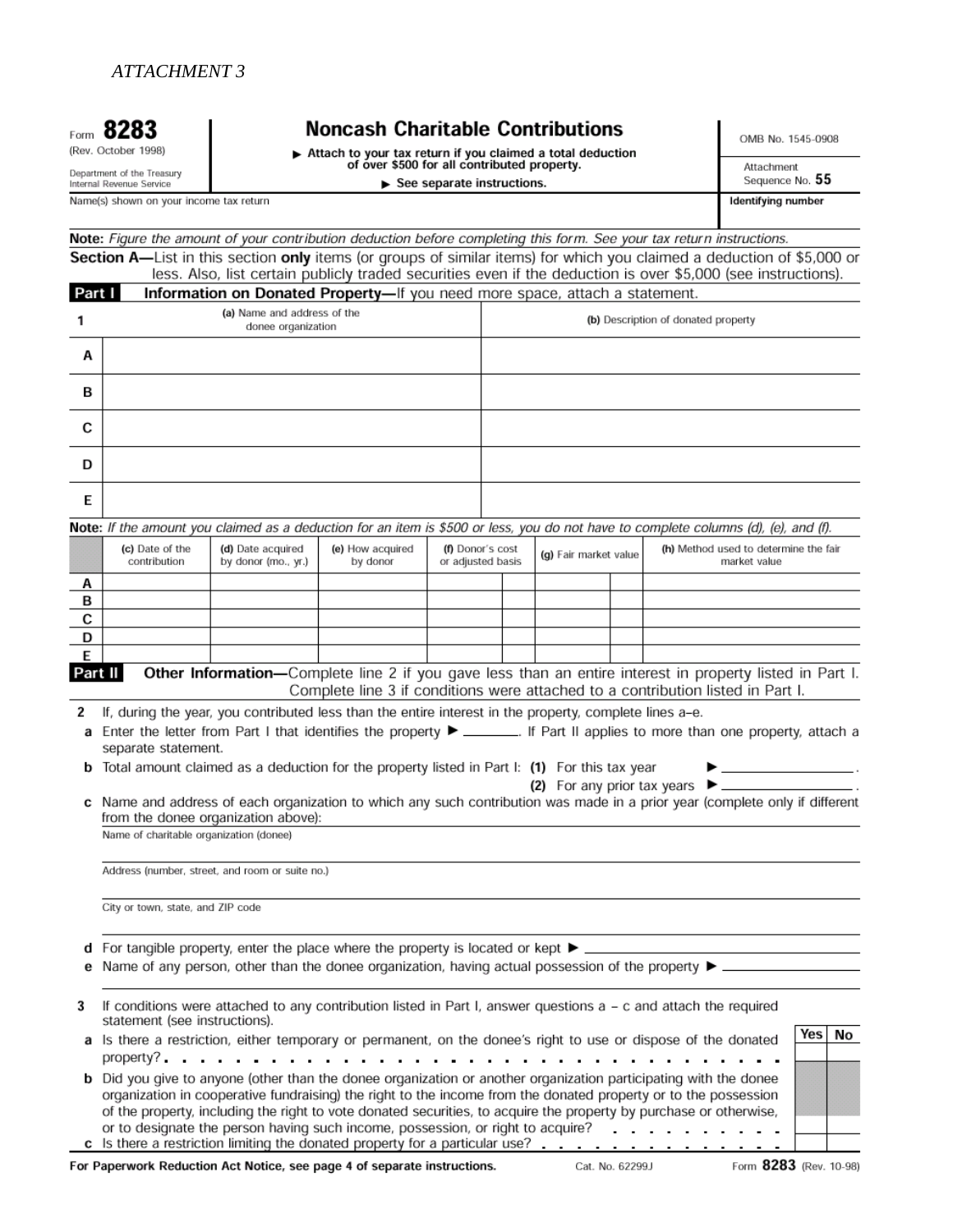| Form                                                   |  |
|--------------------------------------------------------|--|
| (Rev. September 1998)                                  |  |
| Department of the Treasury<br>Internal Revenue Service |  |

# **Donee Information Return**

OMB No. 1545-0908

(Sale, Exchange, or Other Disposition of Donated Property)

 $\sim$  $\overline{a}$  $\overline{a}$ 

| Department or the Treasury<br>Internal Revenue Service |                                   |                                                                                                                                                                                                                                                                                                                                     | $\triangleright$ See instructions on back. |                                                  |                                                                  |    | Give a Copy to Donor                    |  |
|--------------------------------------------------------|-----------------------------------|-------------------------------------------------------------------------------------------------------------------------------------------------------------------------------------------------------------------------------------------------------------------------------------------------------------------------------------|--------------------------------------------|--------------------------------------------------|------------------------------------------------------------------|----|-----------------------------------------|--|
| Please                                                 |                                   | Name of charitable organization (donee)                                                                                                                                                                                                                                                                                             |                                            |                                                  |                                                                  |    | <b>Employer identification number</b>   |  |
| Print<br>or                                            |                                   | Address (number, street, and room or suite no.)                                                                                                                                                                                                                                                                                     |                                            |                                                  |                                                                  |    |                                         |  |
| Type                                                   |                                   | City or town, state, and ZIP code                                                                                                                                                                                                                                                                                                   |                                            |                                                  |                                                                  |    |                                         |  |
| Part I                                                 |                                   | Information on ORIGINAL DONOR and DONEE Receiving the Property                                                                                                                                                                                                                                                                      |                                            |                                                  |                                                                  |    |                                         |  |
| 1a                                                     |                                   | Name(s) of the original donor of the property                                                                                                                                                                                                                                                                                       |                                            |                                                  |                                                                  |    | 1b Identifying number                   |  |
|                                                        |                                   | Note: Complete lines 2a-2d only if you gave this property to another charitable organization (successor donee).                                                                                                                                                                                                                     |                                            |                                                  |                                                                  |    |                                         |  |
| 2a                                                     | Name of charitable organization   |                                                                                                                                                                                                                                                                                                                                     |                                            |                                                  |                                                                  | 2b | <b>Employer identification number</b>   |  |
| 2c                                                     |                                   | Address (number, street, and room or suite no.)                                                                                                                                                                                                                                                                                     |                                            |                                                  |                                                                  |    |                                         |  |
| 2d                                                     | City or town, state, and ZIP code |                                                                                                                                                                                                                                                                                                                                     |                                            |                                                  |                                                                  |    |                                         |  |
|                                                        |                                   | Note: If you are the original donee, skip Part II and go to Part III now.                                                                                                                                                                                                                                                           |                                            |                                                  |                                                                  |    |                                         |  |
| Part II                                                |                                   | Information on PREVIOUS DONEES-Complete this part only if you were not the first donee to receive the property.<br>If you were the second donee, leave lines 4a-4d blank. If you were a third or later donee, complete lines 3a-4d. On<br>lines 4a-4d, give information on the preceding donee (the one who gave you the property). |                                            |                                                  |                                                                  |    |                                         |  |
| Зa                                                     | Name of original donee            |                                                                                                                                                                                                                                                                                                                                     |                                            |                                                  |                                                                  | 3b | <b>Employer identification number</b>   |  |
| 3c                                                     |                                   | Address (number, street, and room or suite no.)                                                                                                                                                                                                                                                                                     |                                            |                                                  |                                                                  |    |                                         |  |
| 3d                                                     | City or town, state, and ZIP code |                                                                                                                                                                                                                                                                                                                                     |                                            |                                                  |                                                                  |    |                                         |  |
| 4a                                                     | Name of preceding donee           |                                                                                                                                                                                                                                                                                                                                     |                                            |                                                  | 4b                                                               |    | <b>Employer identification number</b>   |  |
| 4c                                                     |                                   | Address (number, street, and room or suite no.)                                                                                                                                                                                                                                                                                     |                                            |                                                  |                                                                  |    |                                         |  |
| 4d                                                     | City or town, state, and ZIP code |                                                                                                                                                                                                                                                                                                                                     |                                            |                                                  |                                                                  |    |                                         |  |
| Part III                                               |                                   | Information on DONATED PROPERTY-If you are the original donee, leave column (c) blank.                                                                                                                                                                                                                                              |                                            |                                                  |                                                                  |    |                                         |  |
|                                                        |                                   | (a) Description of donated property sold, exchanged, or otherwise<br>disposed of (if you need more space, attach a separate statement)                                                                                                                                                                                              | (b) Date you received<br>the item(s)       | (c) Date the first donee<br>received the item(s) | (d) Date item(s) sold,<br>exchanged, or otherwise<br>disposed of |    | (e) Amount received<br>upon disposition |  |
|                                                        |                                   |                                                                                                                                                                                                                                                                                                                                     |                                            |                                                  |                                                                  |    |                                         |  |
|                                                        |                                   |                                                                                                                                                                                                                                                                                                                                     |                                            |                                                  |                                                                  |    |                                         |  |
|                                                        |                                   |                                                                                                                                                                                                                                                                                                                                     |                                            |                                                  |                                                                  |    |                                         |  |
|                                                        |                                   |                                                                                                                                                                                                                                                                                                                                     |                                            |                                                  |                                                                  |    |                                         |  |
|                                                        |                                   |                                                                                                                                                                                                                                                                                                                                     |                                            |                                                  |                                                                  |    |                                         |  |
|                                                        |                                   |                                                                                                                                                                                                                                                                                                                                     |                                            |                                                  |                                                                  |    |                                         |  |
|                                                        |                                   |                                                                                                                                                                                                                                                                                                                                     |                                            |                                                  |                                                                  |    |                                         |  |
|                                                        |                                   |                                                                                                                                                                                                                                                                                                                                     |                                            |                                                  |                                                                  |    |                                         |  |
|                                                        |                                   |                                                                                                                                                                                                                                                                                                                                     |                                            |                                                  |                                                                  |    |                                         |  |
|                                                        |                                   |                                                                                                                                                                                                                                                                                                                                     |                                            |                                                  |                                                                  |    |                                         |  |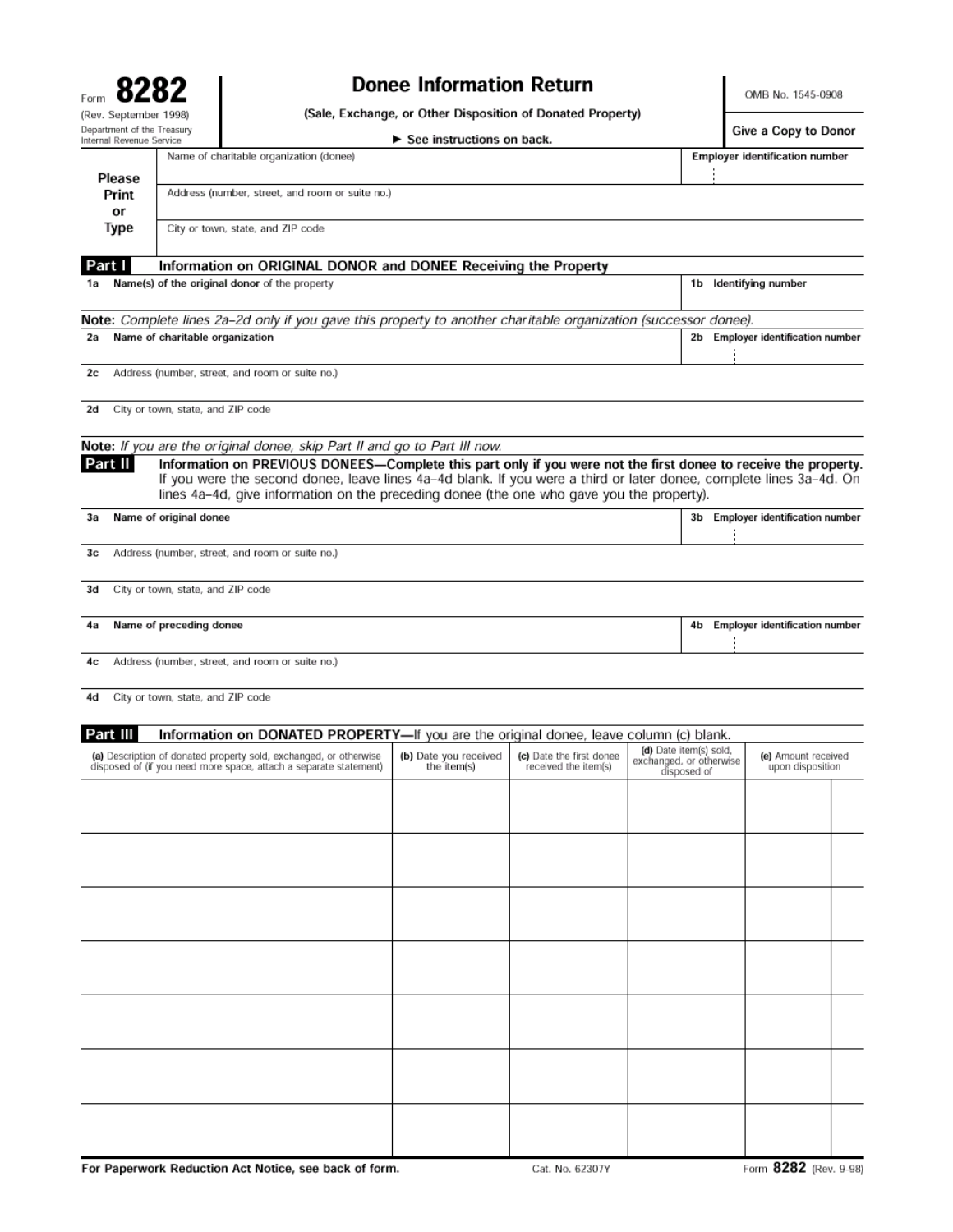# **General Instructions**

Section references are to the Internal Revenue Code.

### **Purpose of Form**

Donee organizations use Form 8282 to report information to the IRS about dispositions of certain charitable deduction property made within 2 years after the donor contributed the property.

### **Definitions**

Note: For Form 8282 and these instructions, the term "donee" includes all donees, unless specific reference is made to "original" or "successor" donees.

Original donee. The first donee to or for which the donor gave the property. The original donee is required to sign an Appraisal Summary presented by the donor for charitable deduction property.

Successor donee. Any donee of property other than the original donee.

Appraisal summary. Section B of Form 8283, Noncash Charitable Contributions.

Charitable deduction property. Property (other than money or certain publicly traded securities) for which the original donee signed, or was presented with for signature, the Appraisal Summary (Form 8283, Section B).

Generally, only items or groups of similar items for which the donor claimed a deduction of more than \$5,000 are included on the Appraisal Summary. There is an exception if a donor gives similar items to more than one donee organization and the total deducted for these similar items exceeds \$5,000. For example, if a donor deducts \$2,000 for books given to a donee organization and \$4,000 for books to another donee organization, the donor must present a separate Appraisal Summary to each organization. For more information, see the Instructions for Form 8283.

### Who Must File

Original and successor donee organizations must file Form 8282 if they sell, exchange, consume, or otherwise dispose of (with or without consideration) charitable deduction property within 2 years after the date the original donee received the property. See Charitable deduction property earlier.

Exceptions. There are two situations where Form 8282 does not have to be filed.

1. Items valued at \$500 or less. You do not have to file Form 8282 if, at the time the original donee signed the Appraisal Summary, the donor had signed a statement on Form 8283 that the appraised value of the specific item was not more than \$500. If Form 8283 contains more than one similar item, this exception applies only to those items that are clearly identified as having a value of \$500 or less. However, for purposes of the donor's

determination of whether the appraised value of the item exceeds \$500, all shares of nonpublicly traded stock, or items that form a set, are considered one item. For example, a collection of books written by the same author, components of a stereo system, or six place settings of a pattern of silverware are considered one item.

2. Items consumed or distributed for charitable purpose. You do not have to file Form 8282 if an item is consumed or distributed, without consideration, in fulfilling your purpose or function as a tax-exempt organization. For example, no reporting is required for medical supplies consumed or distributed by a tax-exempt relief organization in aiding disaster victims.

### When To File

If you dispose of charitable deduction property within 2 years of the date the original donee received it and you do not meet exception 1 or 2 above, you must file Form 8282 within 125 days after the date of disposition.

Exception. If you did not file because you had no reason to believe the substantiation requirements applied to the donor, but you later become aware that they did apply, file Form 8282 within 60 days after the date you become aware you are liable. For example, this exception would apply where an Appraisal Summary is furnished to a successor donee after the date that donee disposes of the charitable deduction property.

### Missing Information

If Form 8282 is filed by the due date, you must enter your organization's name, address, and EIN and complete at least Part III, column (a). You do not have to complete the remaining items if the information is not available. For example, you may not have the information necessary to complete all entries if the donor's Appraisal Summary is not available to you.

### Where To File

Send Form 8282 to the Internal Revenue Service, Ogden, UT 84201-0027.

### Penalty

You may be subject to a penalty if you fail to file this form by the due date, fail to include all of the information required to be shown on this form, or fail to include correct information on this form (see Missing Information above). The penalty is generally \$50. For more details, see section 6721.

### **Other Requirements**

Information you must give a successor donee. If the property is transferred to another charitable organization within the 2-year period discussed earlier, you must give your successor donee all of the following information.

1. The name, address, and EIN of your organization.

2. A copy of the Appraisal Summary (the Form 8283 that you received from the donor or a preceding donee).

3. A copy of this Form 8282, within 15 days after you file it.

You must furnish items 1 and 2 above within 15 days after the latest of the date:

. You transferred the property,

. The original donee signed the Appraisal Summary, or

You received a copy of the Appraisal Summary from the preceding donee if you are also a successor donee.

Information the successor donee must give you. The successor donee organization to whom you transferred this property is required to give you their organization's name, address, and EIN within 15 days after the later of:

• The date you transferred the property, or

• The date they received a copy of the Appraisal Summary.

Information you must give the donor. You must give a copy of your Form 8282 to the original donor of the property.

Recordkeeping. You must keep a copy of the Appraisal Summary in your records.

Paperwork Reduction Act Notice. We ask for the information on this form to carry out the Internal Revenue laws of the United States. You are required to give us the information. We need it to ensure that you are complying with these laws and to allow us to figure and collect the right amount of tax.

You are not required to provide the information requested on a form that is subject to the Paperwork Reduction Act unless the form displays a valid OMB control number. Books or records relating to a form or its instructions must be retained as long as their contents may become material in the administration of any Internal Revenue law. Generally, tax returns and return information are confidential, as required by section 6103.

The time needed to complete this form will vary depending on individual circumstances. The estimated average time is:

| Recordkeeping extensive and a material        |  |  | . 3 hr., 7 min. |
|-----------------------------------------------|--|--|-----------------|
| Learning about the law<br>or the form 35 min. |  |  |                 |
| Preparing and sending<br>the form to the UNG  |  |  | A.M. Sandbar    |

the form to the IRS  $41 \text{ min.}$ If you have comments concerning the

accuracy of these time estimates or suggestions for making this form simpler, we would be happy to hear from you. You can write to the Tax Forms Committee, Western Area Distribution Center, Rancho Cordova, CA 95743-0001. DO NOT send the form to this address. Instead, see Where To File on this page.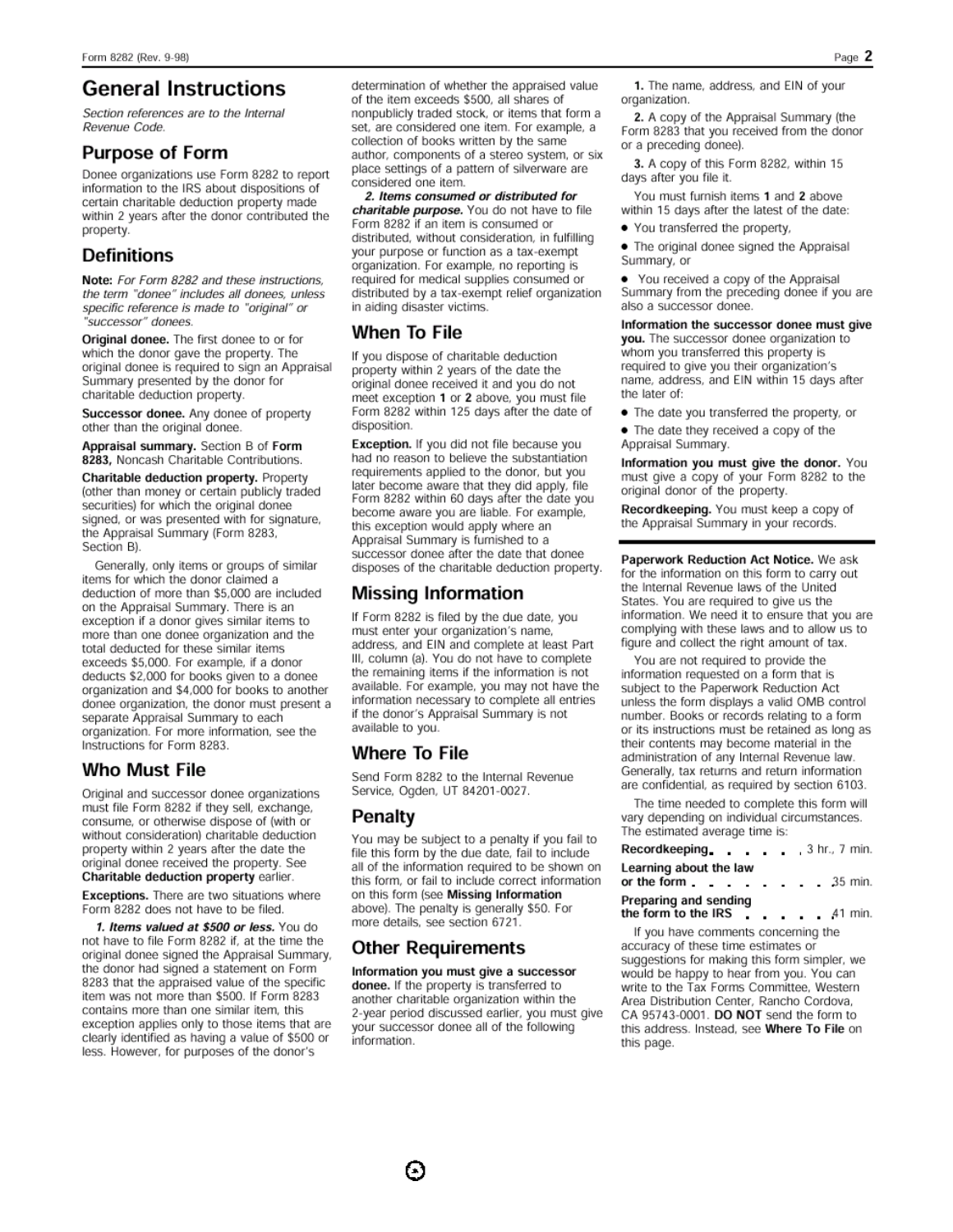# **Noncash Charitable Contributions**

Attach to your tax return if you claimed a total deduction<br>of over \$500 for all contributed property.

 $\blacktriangleright$  See separate instructions.

OMB No. 1545-0908

Attachment Sequence No. 55

Identifying number

Department of the Treasury<br>Internal Revenue Service

Form 8283

(Rev. October 1998)

Name(s) shown on your income tax return

Note: Figure the amount of your contribution deduction before completing this form. See your tax return instructions. Section A-List in this section only items (or groups of similar items) for which you claimed a deduction of \$5,000 or

less. Also, list certain publicly traded securities even if the deduction is over \$5,000 (see instructions).  $\overline{16}$ 

| Part I  |                                         | <b>Information on Donated Property—</b> If you need more space, attach a statement.                                                                             |                              |                                       |                       |             |                                                                                                                                                                                                                                       |     |    |
|---------|-----------------------------------------|-----------------------------------------------------------------------------------------------------------------------------------------------------------------|------------------------------|---------------------------------------|-----------------------|-------------|---------------------------------------------------------------------------------------------------------------------------------------------------------------------------------------------------------------------------------------|-----|----|
| 1       |                                         |                                                                                                                                                                 |                              | (b) Description of donated property   |                       |             |                                                                                                                                                                                                                                       |     |    |
| A       |                                         |                                                                                                                                                                 |                              |                                       |                       |             |                                                                                                                                                                                                                                       |     |    |
| в       |                                         |                                                                                                                                                                 |                              |                                       |                       |             |                                                                                                                                                                                                                                       |     |    |
| C       |                                         |                                                                                                                                                                 |                              |                                       |                       |             |                                                                                                                                                                                                                                       |     |    |
| D       |                                         |                                                                                                                                                                 |                              |                                       |                       |             |                                                                                                                                                                                                                                       |     |    |
| Е       |                                         |                                                                                                                                                                 |                              |                                       |                       |             |                                                                                                                                                                                                                                       |     |    |
|         |                                         |                                                                                                                                                                 |                              |                                       |                       |             | Note: If the amount you claimed as a deduction for an item is \$500 or less, you do not have to complete columns (d), (e), and (f).                                                                                                   |     |    |
|         | (c) Date of the<br>contribution         | (d) Date acquired<br>by donor (mo., yr.)                                                                                                                        | (e) How acquired<br>by donor | (f) Donor's cost<br>or adjusted basis | (g) Fair market value |             | (h) Method used to determine the fair<br>market value                                                                                                                                                                                 |     |    |
| А       |                                         |                                                                                                                                                                 |                              |                                       |                       |             |                                                                                                                                                                                                                                       |     |    |
| в<br>С  |                                         |                                                                                                                                                                 |                              |                                       |                       |             |                                                                                                                                                                                                                                       |     |    |
| D       |                                         |                                                                                                                                                                 |                              |                                       |                       |             |                                                                                                                                                                                                                                       |     |    |
| E       |                                         |                                                                                                                                                                 |                              |                                       |                       |             |                                                                                                                                                                                                                                       |     |    |
| Part II |                                         |                                                                                                                                                                 |                              |                                       |                       |             | Other Information-Complete line 2 if you gave less than an entire interest in property listed in Part I.<br>Complete line 3 if conditions were attached to a contribution listed in Part I.                                           |     |    |
| 2       |                                         | If, during the year, you contributed less than the entire interest in the property, complete lines a-e.                                                         |                              |                                       |                       |             |                                                                                                                                                                                                                                       |     |    |
| а       |                                         |                                                                                                                                                                 |                              |                                       |                       |             | Enter the letter from Part I that identifies the property ▶ ________. If Part II applies to more than one property, attach a                                                                                                          |     |    |
|         | separate statement.                     |                                                                                                                                                                 |                              |                                       |                       |             |                                                                                                                                                                                                                                       |     |    |
|         |                                         | <b>b</b> Total amount claimed as a deduction for the property listed in Part I: (1) For this tax year                                                           |                              |                                       |                       |             | the control of the control of the control of<br>(2) For any prior tax years ▶ _____                                                                                                                                                   |     |    |
|         |                                         | from the donee organization above):                                                                                                                             |                              |                                       |                       |             | c Name and address of each organization to which any such contribution was made in a prior year (complete only if different                                                                                                           |     |    |
|         | Name of charitable organization (donee) |                                                                                                                                                                 |                              |                                       |                       |             |                                                                                                                                                                                                                                       |     |    |
|         |                                         | Address (number, street, and room or suite no.)                                                                                                                 |                              |                                       |                       |             |                                                                                                                                                                                                                                       |     |    |
|         | City or town, state, and ZIP code       |                                                                                                                                                                 |                              |                                       |                       |             |                                                                                                                                                                                                                                       |     |    |
|         |                                         |                                                                                                                                                                 |                              |                                       |                       |             |                                                                                                                                                                                                                                       |     |    |
|         |                                         | d For tangible property, enter the place where the property is located or kept $\blacktriangleright$ _                                                          |                              |                                       |                       |             |                                                                                                                                                                                                                                       |     |    |
|         |                                         | e Name of any person, other than the donee organization, having actual possession of the property $\blacktriangleright$ _                                       |                              |                                       |                       |             |                                                                                                                                                                                                                                       |     |    |
| 3       | statement (see instructions).           |                                                                                                                                                                 |                              |                                       |                       |             | If conditions were attached to any contribution listed in Part I, answer questions a - c and attach the required                                                                                                                      |     |    |
|         |                                         | property?                                                                                                                                                       |                              |                                       |                       |             | a Is there a restriction, either temporary or permanent, on the donee's right to use or dispose of the donated                                                                                                                        | Yes | No |
|         |                                         |                                                                                                                                                                 |                              |                                       |                       |             | <b>b</b> Did you give to anyone (other than the donee organization or another organization participating with the donee                                                                                                               |     |    |
|         |                                         |                                                                                                                                                                 |                              |                                       |                       |             | organization in cooperative fundraising) the right to the income from the donated property or to the possession<br>of the property, including the right to vote donated securities, to acquire the property by purchase or otherwise, |     |    |
|         |                                         | or to designate the person having such income, possession, or right to acquire?<br>c Is there a restriction limiting the donated property for a particular use? |                              |                                       |                       | and a state |                                                                                                                                                                                                                                       |     |    |

For Paperwork Reduction Act Notice, see page 4 of separate instructions.